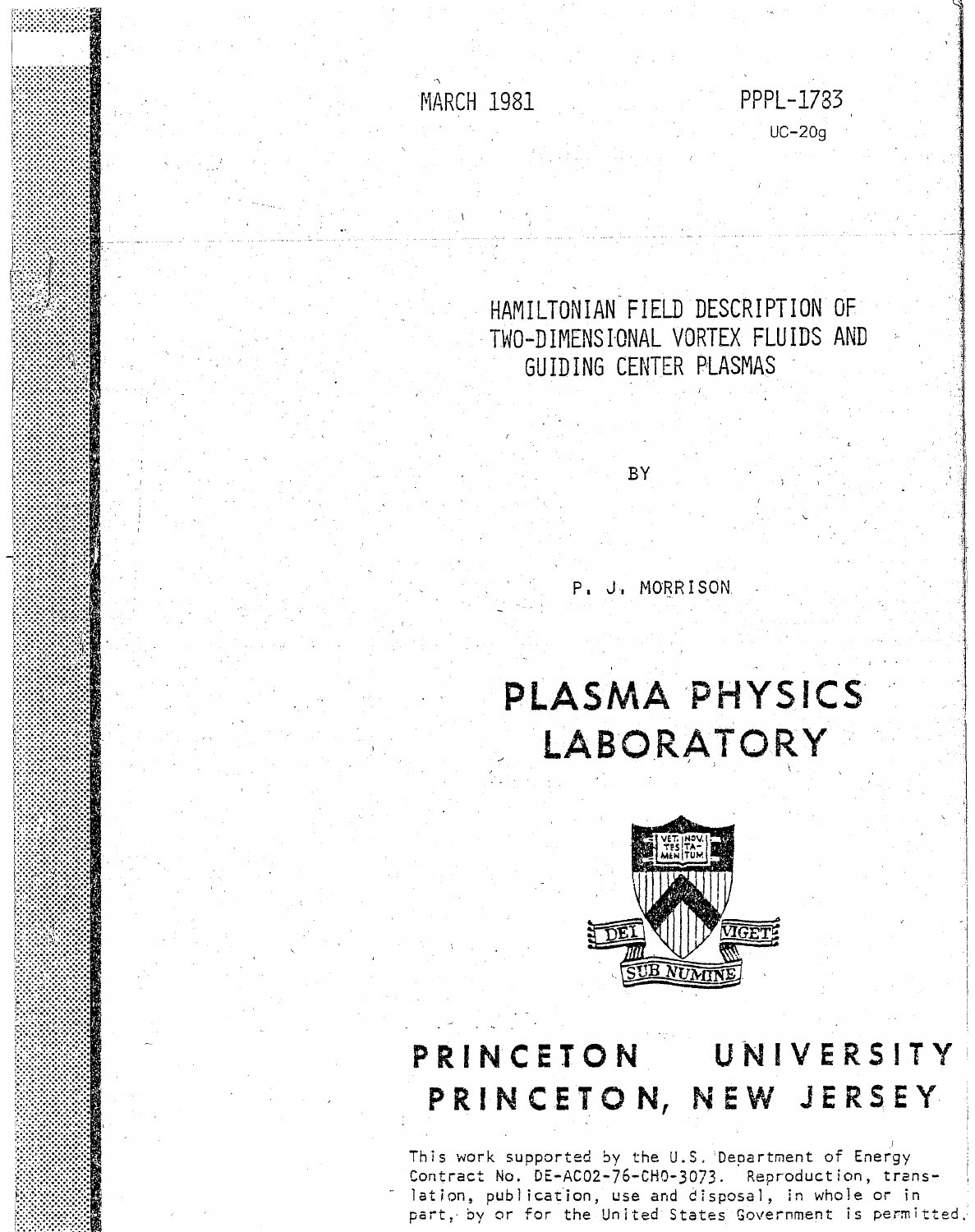# NOTICE

This report was prepared as an account of work sponsored by the United States Government. Neither the United States nor the United States Department of Energy, nor any of their employees, nor any of their contractors, subcontractors, or their employees, makes any warranty, express or implied, or assumes any legal liability or responsibility for the accuracy, completeness or usefulness of any information, apparatus, product or process disclosed, or represents that its use would not infringe privately owned rights.

Printed in the United States 'of America.

Available from:

# National Technical Information Service U. S. Department of Commerce 5285 Port Royal Road Springfield, Virginia 22151

Price: Printed Copy \$ <u>\* ,</u> Microfische \$3.50

| *PAGES                | NTIS<br>Selling Price |
|-----------------------|-----------------------|
| $1 - 25$<br>$26 - 50$ | \$5.00<br>\$6.50      |
| $51 - 75$             | \$8.00                |
| 76-100                | \$9.50                |
| $101 - 125$           | \$11.00               |
| 126-150               | \$12,50               |
| $151 - 175$           | \$14.00               |
| 176-200               | \$15.50               |
| $201 - 225$           | \$17.00               |
| $226 - 250$           | \$18.50               |
| $251 - 275$           | \$20.00               |
| $276 - 300$           | \$21.50               |
| $301 - 325$           | \$23,00               |
| 326-350               | \$24.50               |
| $351 - 375$           | \$26.00               |
| 376-400               | \$27.50               |
| $401 - 425$           | \$29.00               |
| $426 - 450$           | \$30.50               |
| $451 - 475$           | 532.00                |
| $476 - 500$           | \$33.50               |
| $500 - 525$           | \$35.00               |
| $526 - 550$           | \$36.50               |
| $551 - 575$           | \$38.00               |
| 576-600               | \$39,50               |

For documents over 600 pages, add \$1.50 for each additional 25 page increment.

"

 $\mathcal{A}$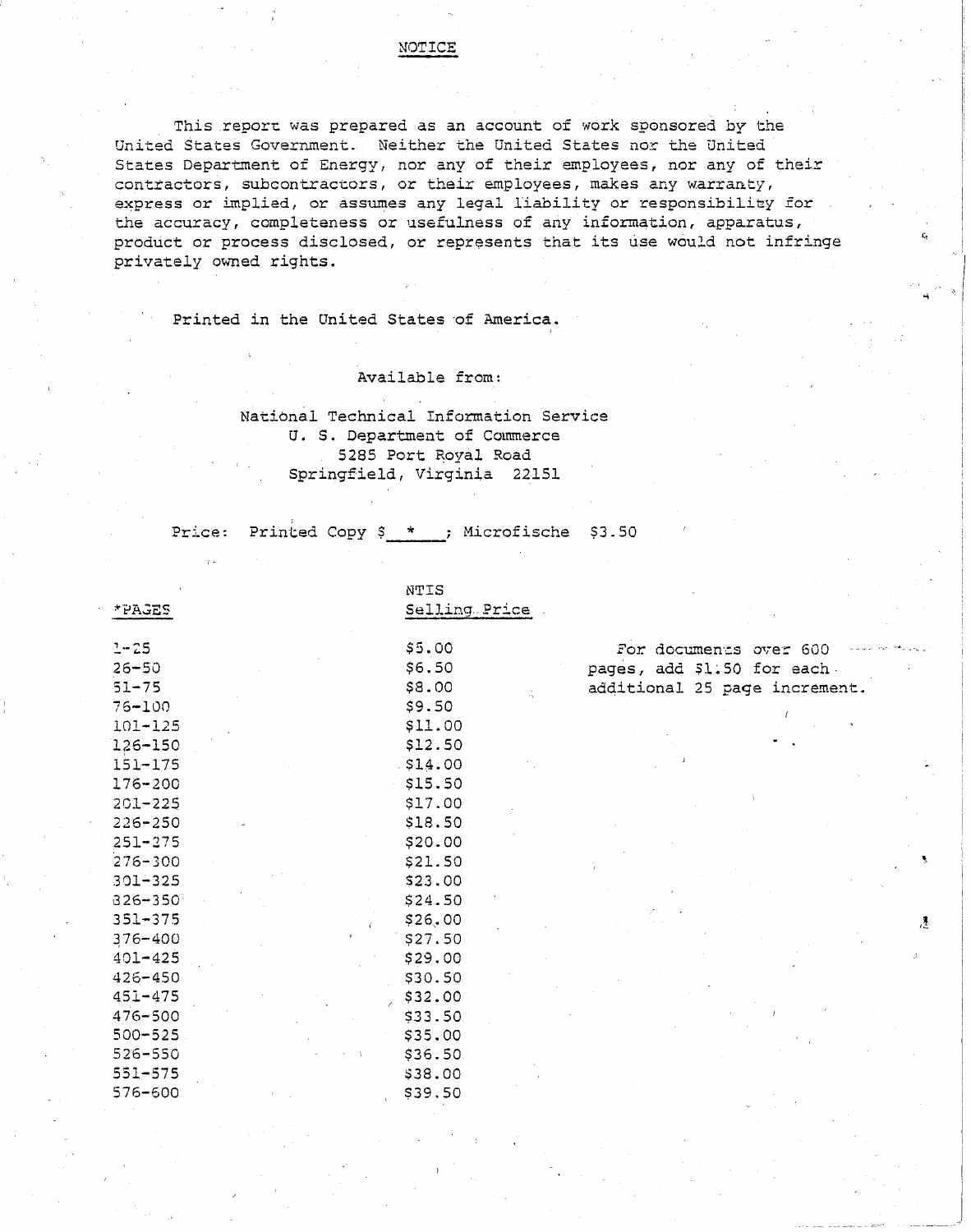Hamiltonian Field Description of Two-Dimensional Vortex Fluids and Guiding Center Plasmas

by

## Philip **J.** Morrison

/

 $\left\langle \cdot \right\rangle$ 

 $\Omega$ 

Plasma Physics Laboratory, Princeton University Princeton, New Jersey 08544

#### Abstract

The equations that describe the motion of two-dimensional vortex fluids and guiding center plasmas are shown to possess underlying field Hamiltonian structure. A Poisson bracket which is given in terms of the vorticity, the physical although noncanonical dynamical variable, casts these equations into Heisenberg form. The Hamiltonian density is the kinetic energy density of the fluid. The well-known conserved quantities are seen to be in involution with respect to this Poisson bracket. Expanding the vorticity in terms of a Fourier-Dirac series transforms the field description given here into the usual canonical equations for discrete vortex motion. A Clebsch potential representation of the vorticity transforms the noncanonical field description into a canonical description.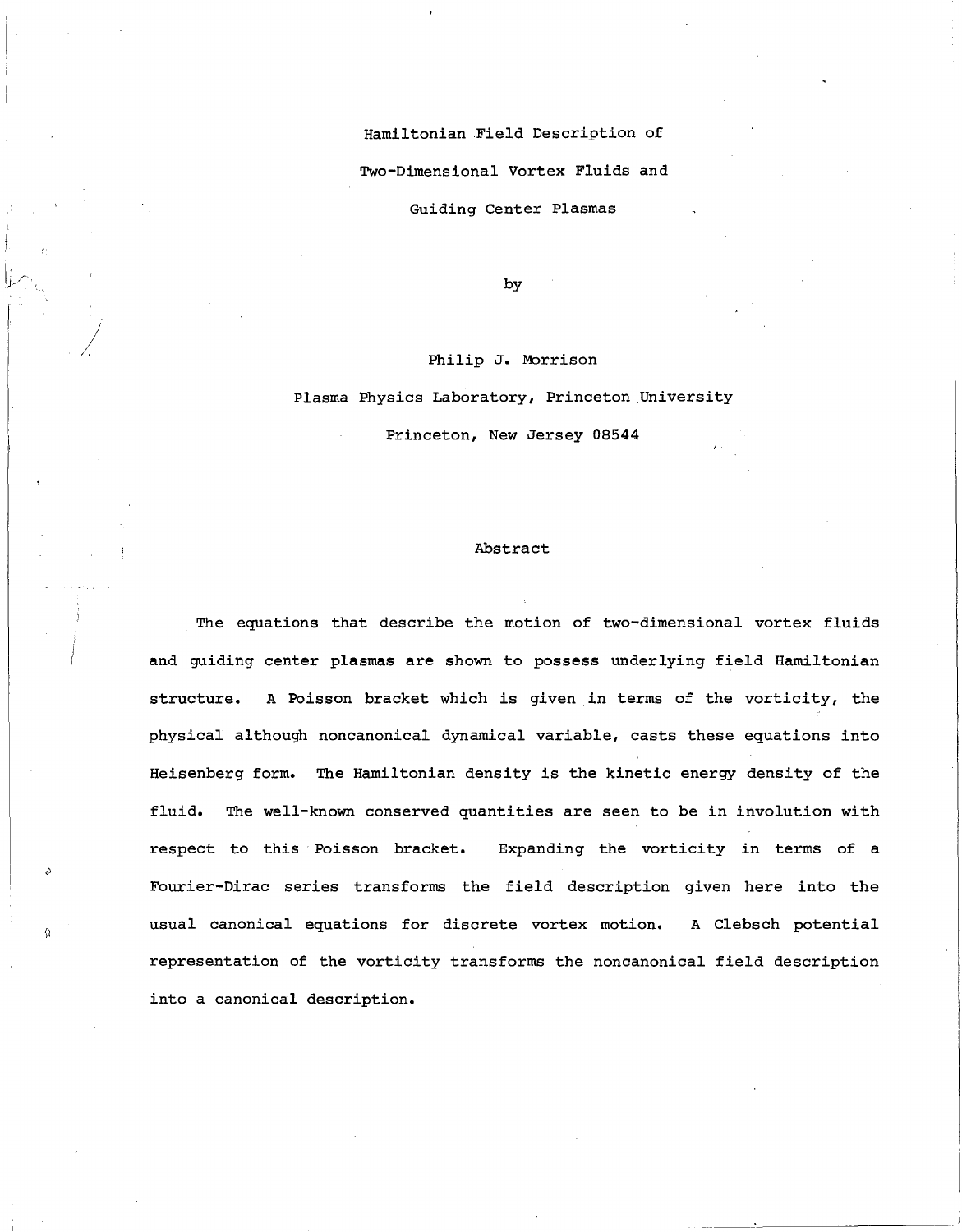### I. Introduction

This paper is concerned with the Hamiltonian field formulation of the equations which describe the advection of vorticity in a two-dimensional fluid. These equations have received a great deal of attention in the past thirty years and are believed to model the large scale motions which occur in atmospheres and oceans. They have also arisen in the study of plasma transport perpendicular to a uniform magnetic field, the so-called guiding center plasma.  $1, 2$  (For recent reviews see Refs. 3 and 4.)

It has been known for some time that a system of discrete vortex (or charge) filaments possesses a Hamiltonian description.<sup>5</sup> The equations of motion are

$$
k_{i} \frac{dx_{i}}{dt} = \frac{\partial H}{\partial y_{i}} \qquad k_{i} \frac{dy_{i}}{dt} = -\frac{\partial H}{\partial x_{i}}
$$
 (1)

where  $k_i$  is the circulation of the i<sup>th</sup> vortex which has coordinates  $x_i$  and  $y_i$ . The Hamiltonian, H, is the interaction energy and for an unbounded fluid has the form

$$
H = \frac{-1}{2\pi} \sum_{i > j} k_i k_j \ln R_{ij'}
$$

where  $R_{i,j}^{2} = (x_i - x_j)^2 + (y_i - y_j)^2$ . The variables  $x_i$  and  $y_i$  are canonically conjugate. The formulation we describe here is a field formulation which possesses this underlying discrete dynamics.

In Sec. II we briefly review some aspects of finite degree of freedom Hamiltonian dynamics. The emphasis here is placed on the Lie algebraic properties of the Poisson bracket. This is used as a framework in which to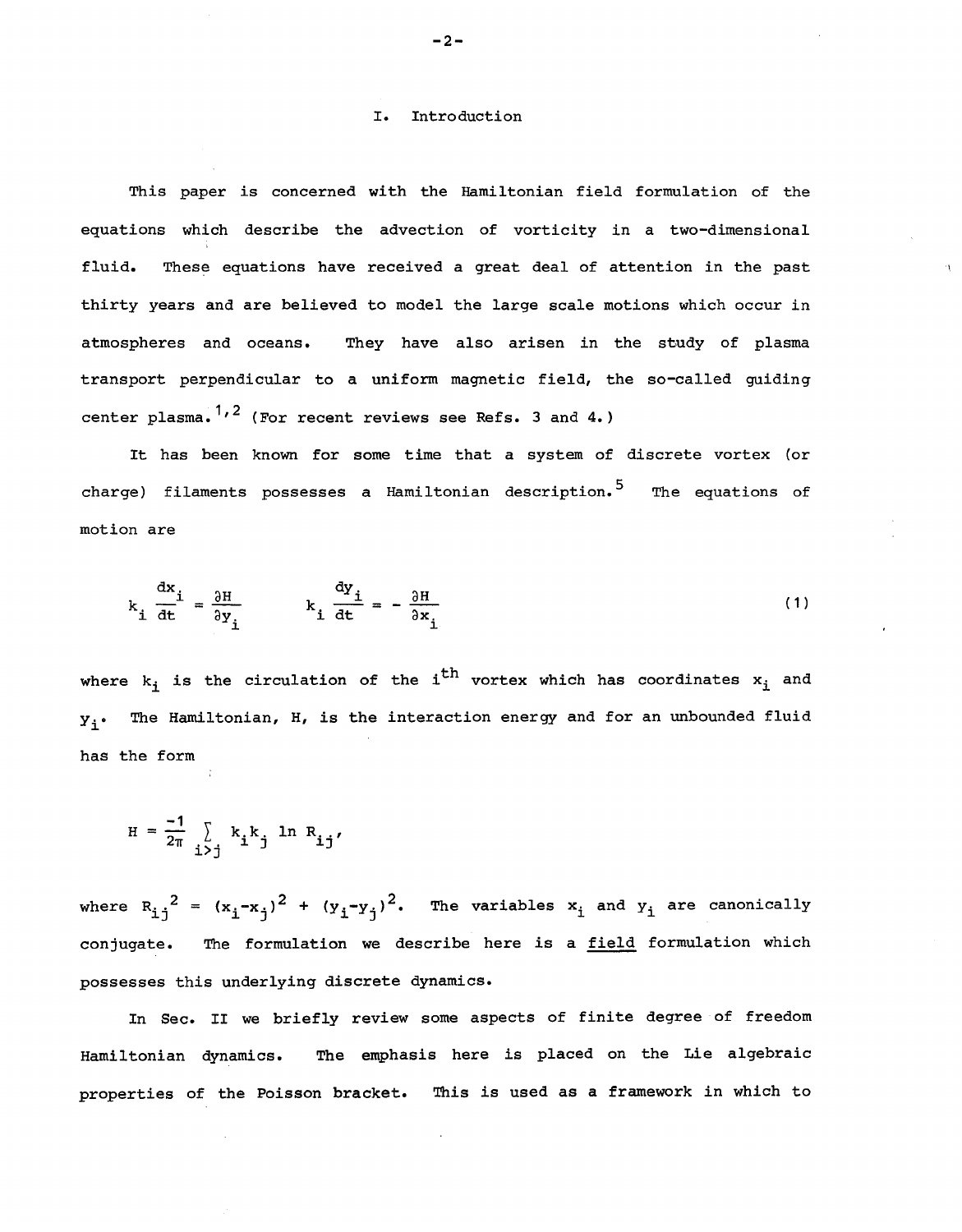explain the "constructive" approach to Hamiltonian dynamics. Such an approach frees one from the prejudice that a system need be in canonical variables to be Hamiltonian. This section is then concluded by the extension of these notions to infinite degree of freedom or Hamiltonian density systems. In Sec. III we present a Poisson bracket that renders the vortex equations into Heisenberg form. This formulation is novel in that it is noncanonical. In the remainder of this section we discuss involutivity of the well-known constants of motion for this system, Fourier space representation and truncation. In Sec. IV we expand the vorticity in a Fourier-Dirac series which, upon substitution into the Poisson bracket of Sec. III, yields the canonical discrete vortex description of the Introduction. Following this we introduce Clebsch potentials which also bring the Poisson bracket into canonial form. Finally, we obtain a spectral description where complex conjugate pairs are canonically conjugate. A quartic interaction Hamiltonian is obtained.

## II. Constructive Hamiltonian Dynamics

The standard approach<sup>6</sup> to a Hamiltonian description is via a Lagrangian description. One constructs a Lagrangian on physical bases and through the Legendre transformation (assuming convexity) obtains the Hamiltonian and the following 2N (where N is the number of degrees of freedom) first order ordinary differential equations:

$$
\dot{q}_k = [q_k, H]
$$
 ;  $\dot{p}_k = [p_k, H]$   $k = 1, 2, ... N$  . (2)

Here the Poisson bracket has the form

 $\eta$ 

-3-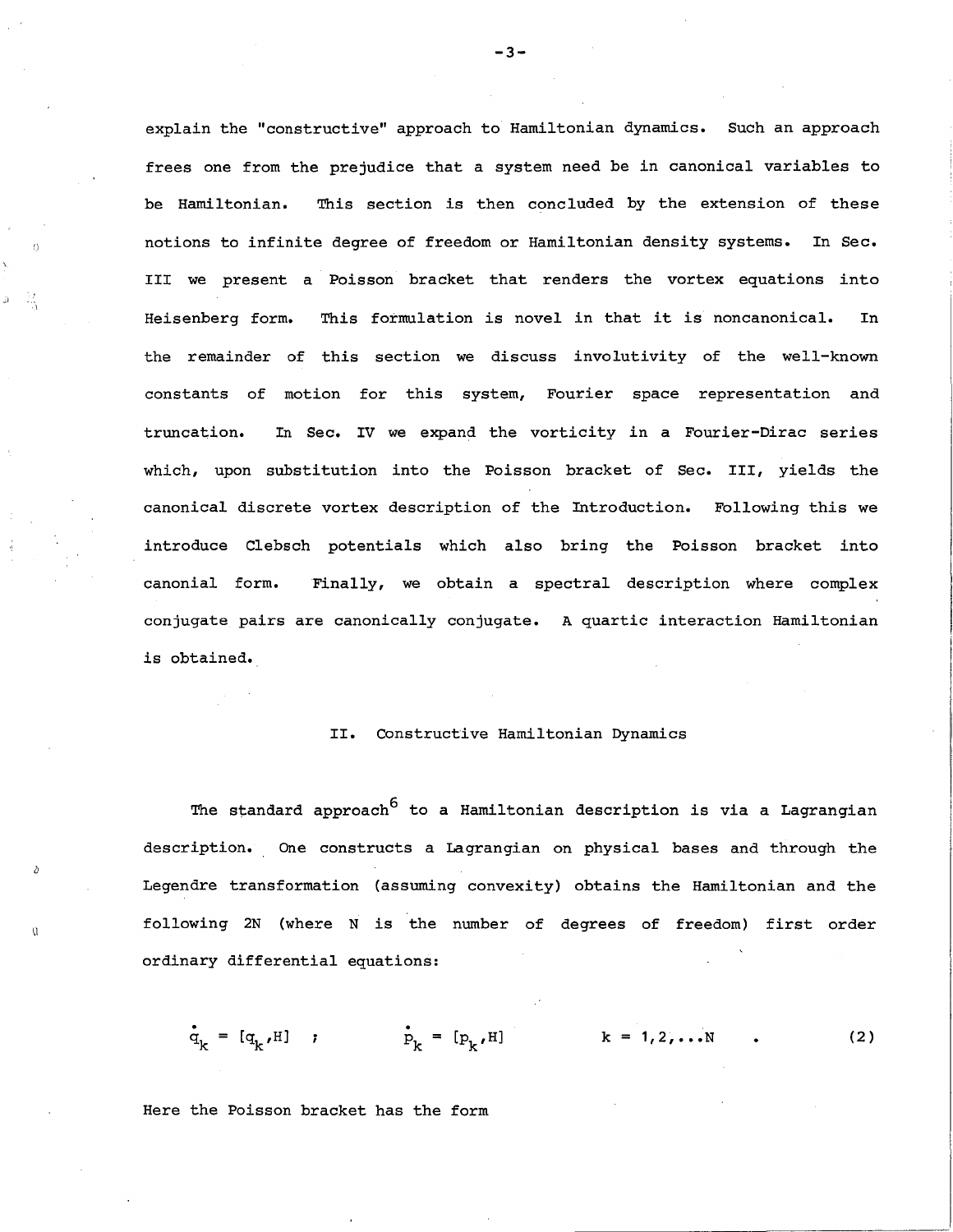$$
[\mathbf{f}, \mathbf{g}] = \sum_{k=1}^{N} \left( \frac{\partial \mathbf{f}}{\partial \mathbf{q}_k} \frac{\partial \mathbf{g}}{\partial \mathbf{p}_k} - \frac{\partial \mathbf{f}}{\partial \mathbf{p}_k} \frac{\partial \mathbf{g}}{\partial \mathbf{q}_k} \right) = \frac{\partial \mathbf{f}}{\partial \mathbf{z}^{\mathbf{i}}} \mathbf{J}^{\mathbf{i} \mathbf{j}} \frac{\partial \mathbf{g}}{\partial \mathbf{z}^{\mathbf{j}}}
$$
 (3)

The last equality of Eq. (4) follows from the substitutions,

$$
zi = \begin{cases} q_k & \text{for } i = k = 1, 2...N \\ p_k & \text{for } i = N + k = (N + 1)... & 2N \end{cases}
$$

and

$$
\begin{pmatrix} \mathbf{J}^{\mathbf{1}} \end{pmatrix} = \begin{pmatrix} \mathbf{0} & \mathbf{I}_{N} \\ -\mathbf{I}_{N} & \mathbf{0} \end{pmatrix} \tag{4}
$$

where  $I_N$  is the N x N unit matrix. We assume the repeated index summation convention here and henceforth. The quantity  $J^{\dot{1}\dot{1}}$  is known as the Poisson tensor or the cosymplectic form. It is not difficult to show that it transforms as a contravariant tensor under a change of coordinates. Those transformations which preserve its form, and hence the form of the Eqs. (2), the equations of motion, are canonical.

The constructive approach differs from the above in that one is not concerned with any underlying action principle nor with (initially at least) the necessity of canonical variables. The emphasis is placed on the algebraic properties of the Poisson bracket. A system need not have the canonical form of Eqs. (2) with Eq. (3) to be Hamiltonian. To make the idea more precise we introduce a few mathematical concepts. The quantities on which the Poisson bracket acts are differentiable functions defined on phase space. The collection of all such functions is a vector space (call it  $\Omega$ ) under addition and scaler multiplication. The Poisson bracket is a bilinear function which maps  $\Omega \times \Omega$  to  $\Omega$ . Also note that the Poisson bracket possesses the following

$$
-4-
$$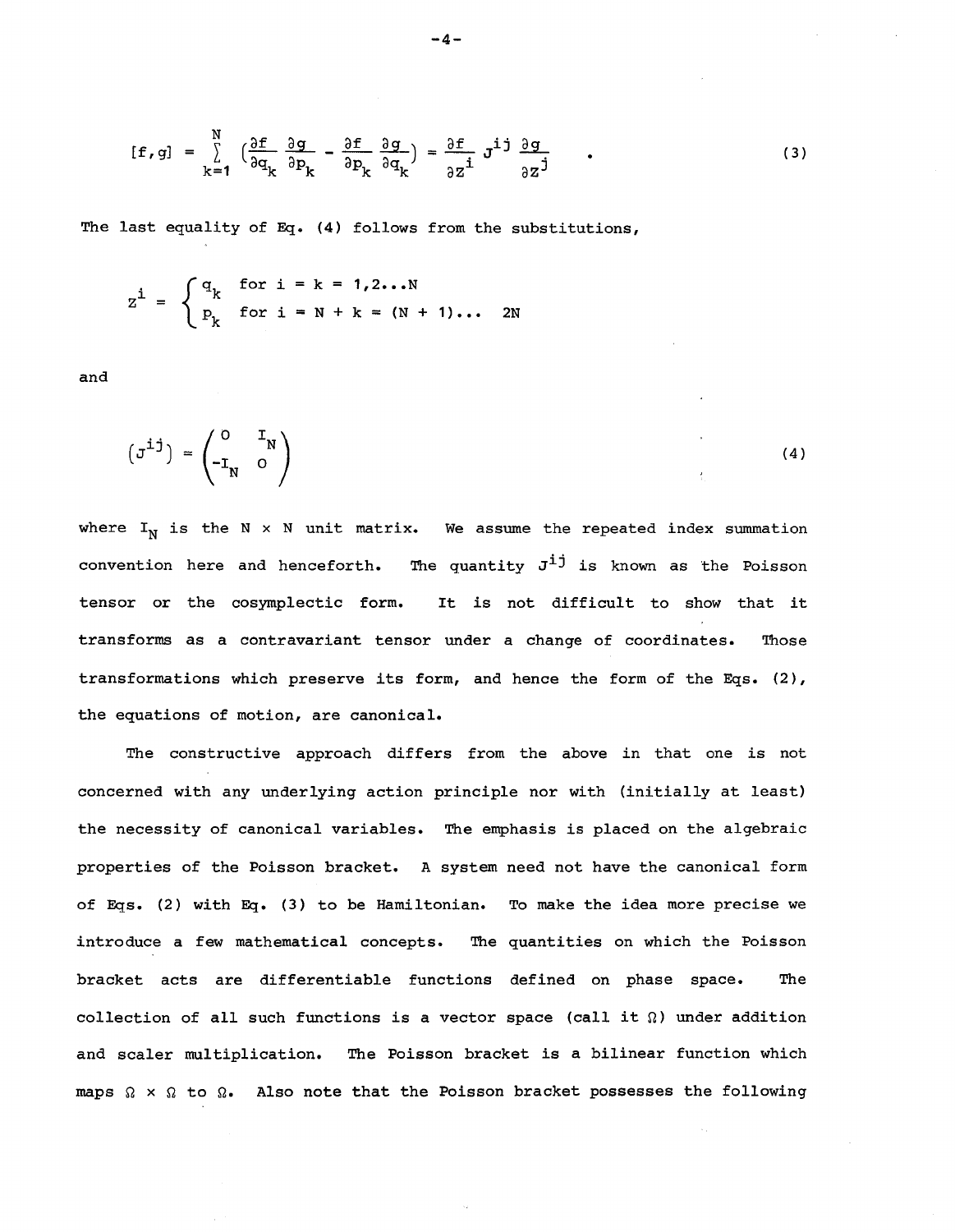two important properties: (i) [f,q] = - [g,f] for every f,g  $\varepsilon$   $\Omega$  and (ii) the Jacobi identity, i.e.,  $[f,[g,h]] + [g,[h,f]] + [h,[f,g]] = 0$  for every  $f,g,h$  $\varepsilon$  Q. A vector space together with such a bracket defines a Lie algebra. Property (i) requires that the Poisson tensor be antisymmetric and property (ii) requires the following:

()

 $\langle$ )

*D* 

Ó

$$
S^{\text{ijk}} \equiv J^{\text{ik}} \frac{\partial}{\partial z^{\ell}} J^{\text{jk}} + J^{\text{jk}} \frac{\partial}{\partial z^{\ell}} J^{\text{ki}} + J^{\text{kl}} \frac{\partial}{\partial z^{\ell}} J^{\text{ij}} = 0 \quad . \tag{5}
$$

One can show that  $S^{\text{ijk}}$  transforms contravariantly; hence if it vanishes identically in one coordinate frame it does so in all. Similarly antisymmetry is coordinate independent. The covariance of properties (i) and (ii) suggests the converse outlook: if a system of equations possesses the form

$$
\dot{\tilde{z}}^{\dot{1}} = \tilde{J}^{\dot{1}\dot{J}} \frac{\partial H}{\partial z^{\dot{J}}} \qquad \dot{1}, \dot{J} = 1, 2...2N \qquad (6)
$$

where  $\tilde{J}^{\dot{1}\dot{J}}$  is antisymmetric and fulfills the Jacobi requirement, but is not of the form of Eg. (4), then it is Hamiltonian. This outlook is justified by a theorem due to Darboux (1882) which states that assuming  $det(J^{1}) \neq 0$ (locally) canonical coordinates can be constructed. (The proof of this theorem may be found in Refs. 7, 8, and 9.) Hence in order for a system to be Hamiltonian it is only necessary for it be representable in Heisenberg form with a Poisson bracket that makes  $\Omega$  into a Lie algebra. The constructive approach simply amounts to constructing Poisson brackets with the appropriate properties.

The rigorous generalization of the above ideas to infinite dimensional systems requires the language of functional analysis and the differential geometry of infinite dimensional manifolds. (See Ref. 7, Ch. V and Refs. 10 -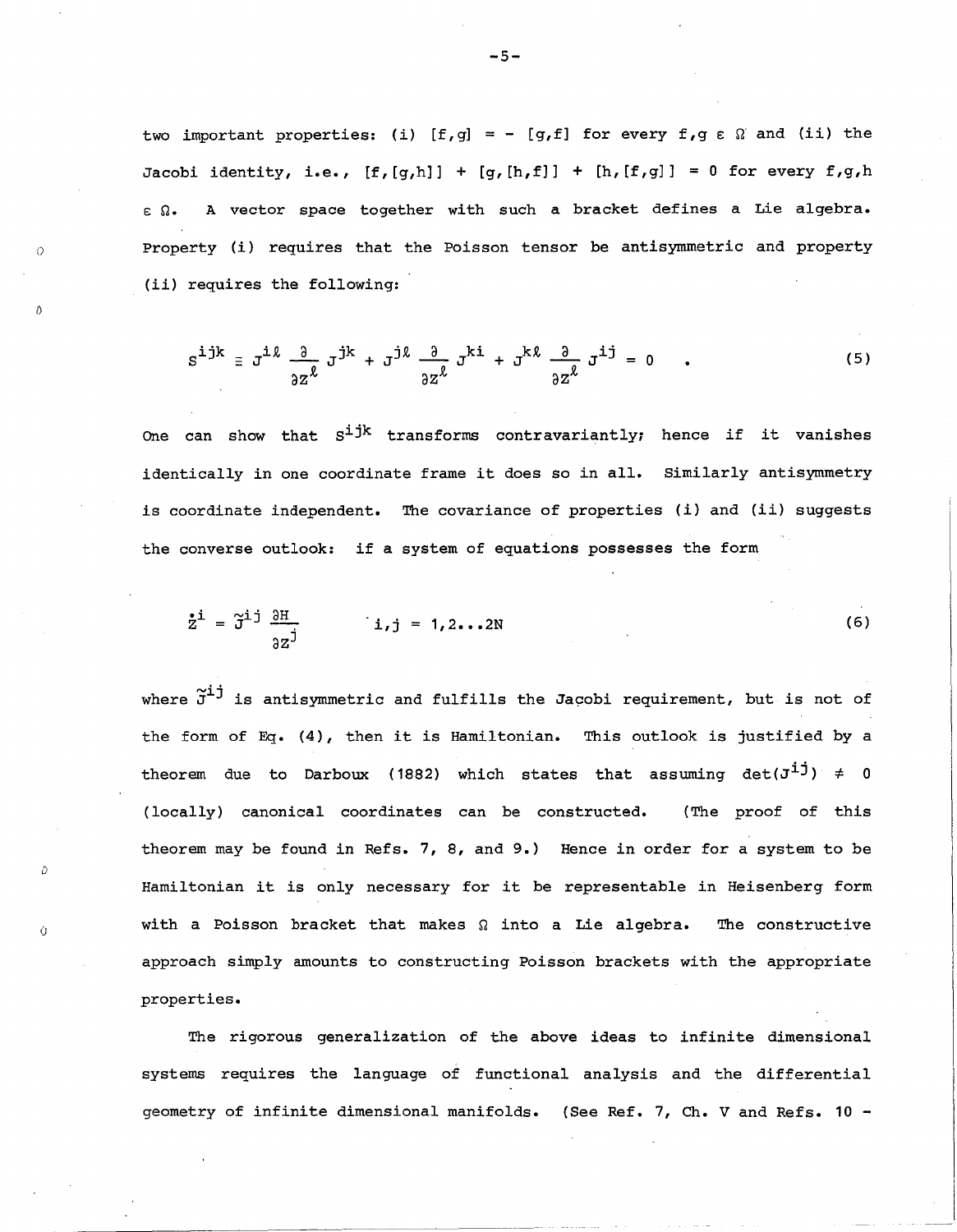15.) This of course is not our purpose here; rather we simply parallel the above. The Poisson bracket for a set of field equations usually has the following form: <sup>6</sup>

$$
\hat{[\mathbf{F},\mathbf{G}]} = \sum_{\mathbf{k}=1}^{N} \int \left( \frac{\delta \hat{\mathbf{F}}}{\delta \eta_{\mathbf{k}}} \frac{\delta \hat{\mathbf{G}}}{\delta \pi_{\mathbf{k}}} - \frac{\delta \hat{\mathbf{G}}}{\delta \eta_{\mathbf{k}}} \frac{\delta \hat{\mathbf{F}}}{\delta \pi_{\mathbf{k}}} \right) d\tau
$$
 (7)

where the integration is taken over a fixed volume. The quantities on which the bracket acts are now functionals, such as the integral of the Hamiltonian density [e.g., Eg.(13)]. The functional derivative is defined by

$$
\frac{d\hat{\mathbf{r}}}{d\epsilon} \left( \eta_{k} + \epsilon \mathbf{w} \right) \Big|_{\epsilon=0} = \int \frac{\delta \hat{\mathbf{r}}}{\delta \eta_{k}} \, \mathbf{w} \, \mathbf{d} \tau \equiv \frac{\delta \hat{\mathbf{r}}}{\delta \eta_{k}} \, \mathbf{w} \cdot \mathbf{w}
$$

where the bra-ket notation is used to indicate the inner product  $\langle f | g \rangle$  =  $\int$  fg dt. In terms of this notation Eq. (7) becomes

$$
[\hat{F}, \hat{G}] = \langle \frac{\hat{\delta F}}{\delta u} | O^{i \, j} \frac{\hat{\delta G}}{\delta u^{j}} \rangle \tag{8}
$$

where the 2N quantities  $n_k$  and  $\pi_k$  are as previously the 2N indexed quantities  $u^i$ . The canonical cosymplectic density has the form

$$
\begin{pmatrix} 0 & \mathbf{I}_N \\ \mathbf{I}_N & \mathbf{0} \end{pmatrix} = \begin{pmatrix} 0 & \mathbf{I}_N \\ -\mathbf{I}_N & \mathbf{0} \end{pmatrix}
$$

In noncanonical variables the quantity ( $0^{\dot{1}\dot{1}}$ ) may depend upon the variables  $u^{\dot{1}}$ , and further it may contain derivatives with respect to the independent variables. In general antisymmetry of Eq. (8) requires that the  $(0^{\dot{1}\dot{1}})$  be an  $\ddot{\mathbf{r}}$ anti-self-adjoint operator. The Jacobi identity places further restrictions, analogous to Eg. (5), on this quantity. We defer a discussion of this to the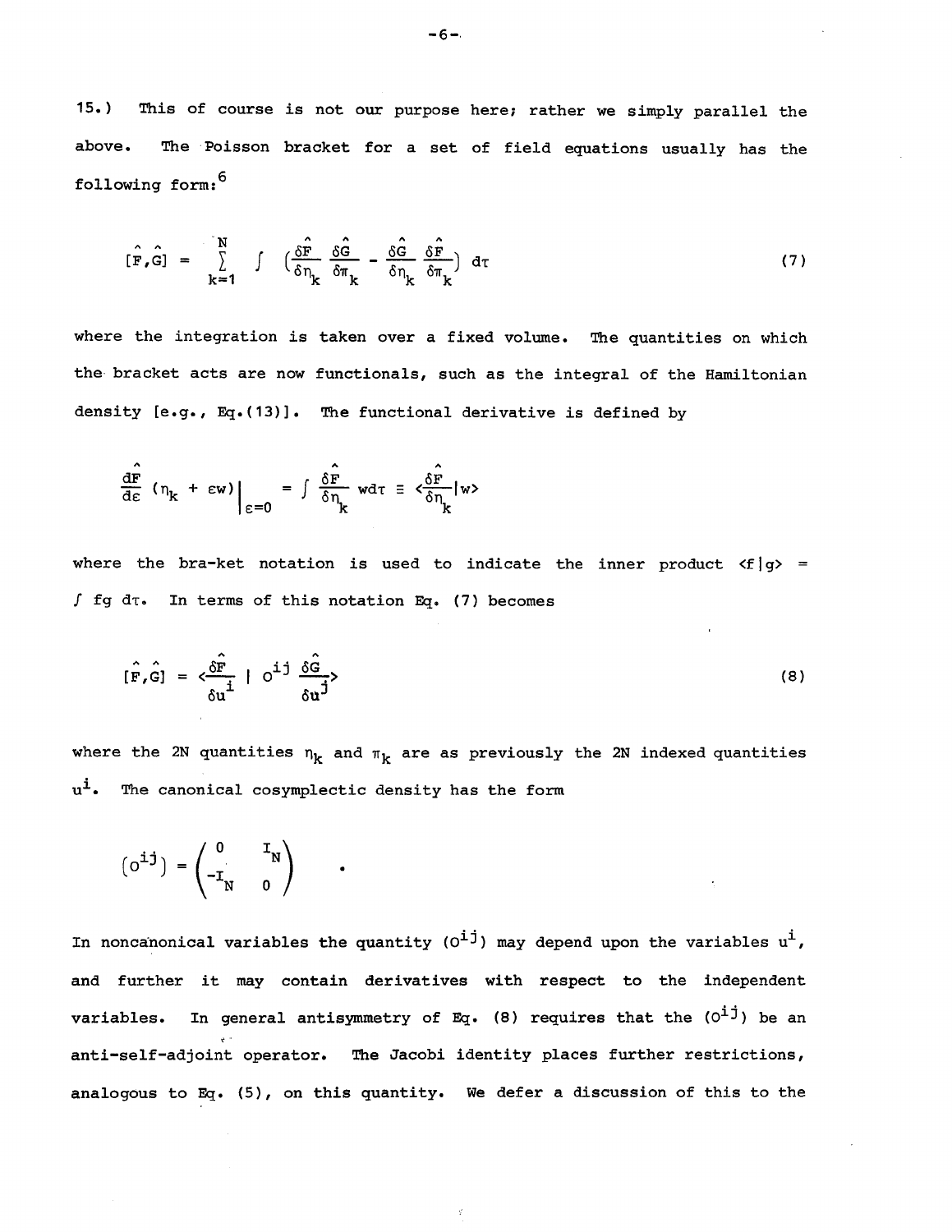Appendix where the Jacobi identity for the bracket we present [Eq. (15)] is proved. The extension of the Darboux theorem to infinite dimensions has been proved by J. Marsden.  $14$  For a discussion pertinent here see Ref. 15.

III. Noncanonical Poisson Bracket

The equations under consideration are the following:

 $\odot$ 

Ó

*o* 

 $\theta$ 

$$
\mu_{\mathbf{t}} = - \underline{\mathbf{v}} \cdot \nabla \omega \tag{9}
$$

$$
\nabla \cdot \underline{\mathbf{v}} = 0 \qquad . \tag{10}
$$

Here we use the usual Euclidian coordinate system with uniformity in the z direction (which has unit vector z). The quantity  $\omega(\underline{x},t) = \hat{z} \cdot \nabla \times \underline{v}(\underline{x},t)$ , where  $x \equiv (x,y)$ , is the vorticity and v is the flow velocity such that  $\hat{v} \cdot \hat{z} = 0$ . (For the guiding center plasma  $\omega$  corresponds to the charge density and  $v$  to the  $E \times B$  drift velocity.) For an unbounded fluid  $v$  can be eliminated from Eq. (9) by<sup>16</sup>

$$
\underline{v} = \int \omega(\underline{x}^*) \underline{M} (\underline{x} | \underline{x}^*) d\tau^*, \qquad (11)
$$

where we display only the arguments necessary to avoid confusion. Here  $M = 2 \times \nabla K(\mathbf{x} | \mathbf{x}')$  and  $K(\mathbf{x} | \mathbf{x}')$  is the Green function for Laplace's equation in<br>wo dimensions,<br> $K(\mathbf{x} | \mathbf{x}') = \frac{1}{2\pi} \ln \sqrt{(x - x')^2 + (y - y')^2}$ . two dimensions,

$$
K(\underline{x}|\underline{x}') = \frac{1}{2\pi} \ln \sqrt{(x-x')^2 + (y-y')^2}
$$

 $-7-$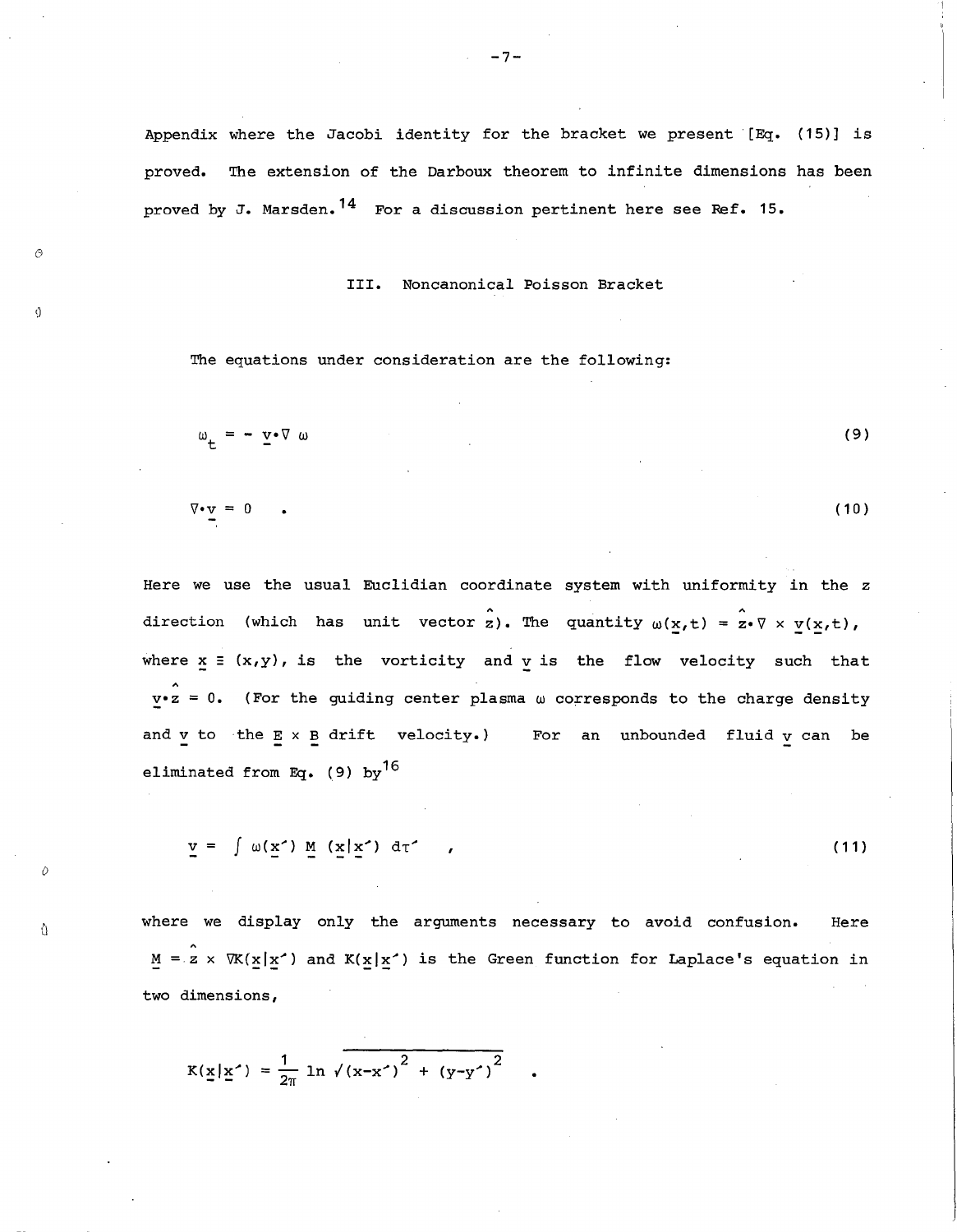The integration in Eq. (11) is over the entire x-y plane;  $d\tau \equiv dxdy$ . In this form Eq. (10) is satisfied manifestly. Equation (9) becomes

$$
\omega_{\underline{\mathbf{t}}} = -\int \omega(\underline{\mathbf{x}}') \underline{\mathbf{M}}(\underline{\mathbf{x}} | \underline{\mathbf{x}}') d\tau' \cdot \nabla \omega(\underline{\mathbf{x}}) \qquad (12)
$$

Equations (9) and (10) are known to possess conserved densities; that is, quantities which satisfy an equation of the form  $\rho^+_{\mathbf{t}} + \nabla \cdot \mathbf{J} = 0$ , consistent with Eq. (12). Clearly any function of  $\omega$  is conserved. In addition, the kinetic energy is conserved which is the natural choice for the Hamiltonian. With the density (mass) set to unity we have

$$
\hat{H}[\omega] = \int \frac{v^2}{2} d\tau = \frac{1}{2} \int \underline{M}(\underline{x}|\underline{x}^*) \cdot M(\underline{x}|\underline{x}^{*}) \omega(\underline{x}^*) \omega(\underline{x}^{*}) d\tau d\tau^* d\tau^*
$$
\n
$$
= -\frac{1}{2} \int K(\underline{x}|\underline{x}^*) \omega(\underline{x}^*) \omega(\underline{x}) d\tau d\tau^*.
$$
\n(13)

The functional derivative of Eq. (13) is the following:

$$
\frac{\delta \hat{H}}{\delta \omega} = -\int K(\underline{x} | \underline{x}') \omega(x') d\tau'
$$
 (14)

We introduce the Poisson bracket<sup>17</sup>

$$
[\hat{\mathbf{F}}_{\mathbf{r}}\hat{\mathbf{G}}] = \int \omega(\mathbf{x}) \left\{ \frac{\delta \hat{\mathbf{F}}}{\delta \omega}, \frac{\delta \hat{\mathbf{G}}}{\delta \omega} \right\} d\tau \qquad (15)
$$

where  ${f, g} = \frac{\partial f}{\partial x} \frac{\partial g}{\partial y} - \frac{\partial g}{\partial y} \frac{\partial f}{\partial x}$ . One observes that the discrete vortex Poisson bracket is nestled inside the field Poisson bracket. In Sec. IV we will see how to regain the discrete bracket from this field bracket. It is not difficult to show from Eqs. (14) and (15) that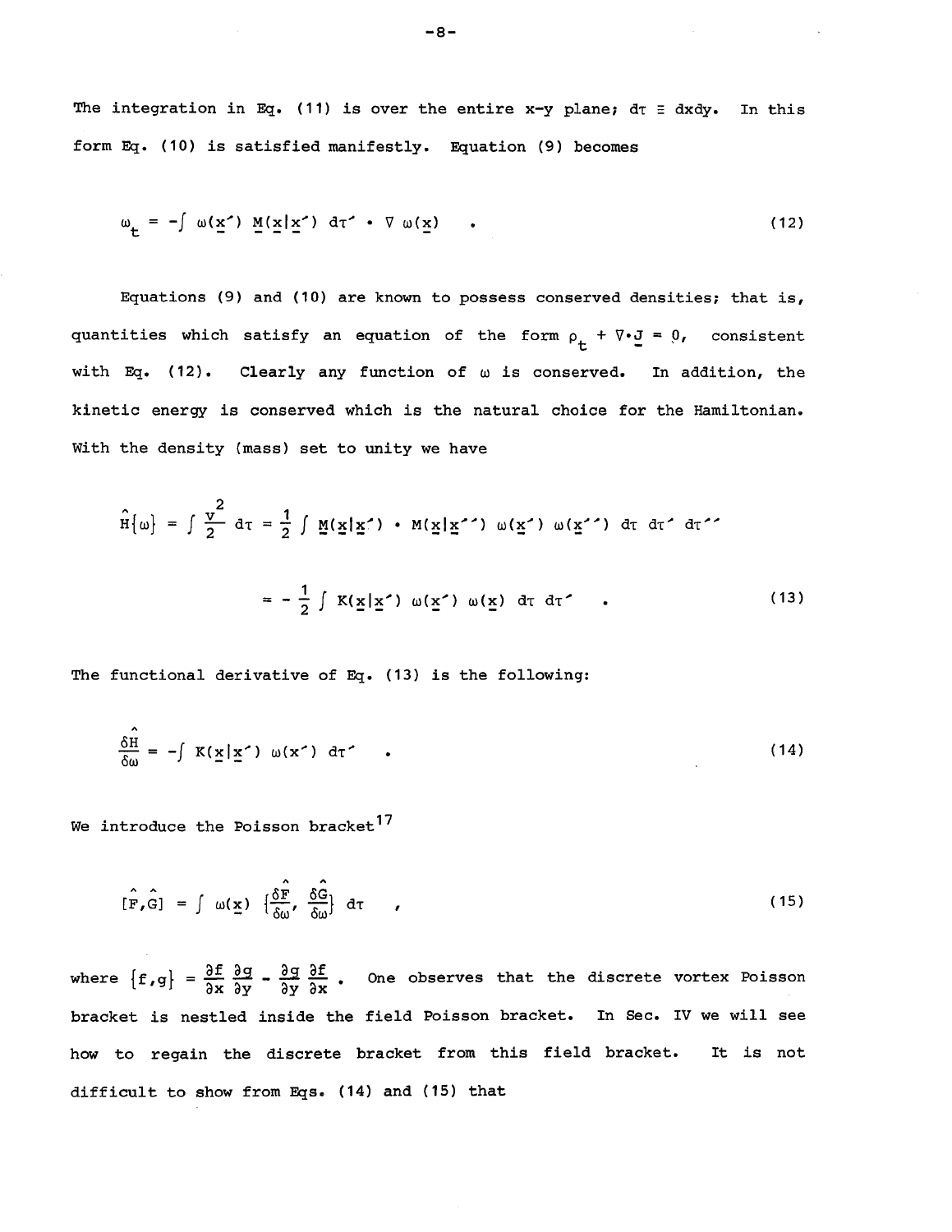$$
\omega_{\mathbf{t}} = [\omega, \hat{\mathbf{H}}] = -\int \omega \underline{\mathbf{M}} d\tau \cdot \nabla \omega
$$

Clearly this bracket is antisymmetric by virtue of the antisymmetry of the discrete bracket. We prove the Jacobi identity in the Appendix.

We note by examination of Eq. (15) that any two functionals of  $\omega$  are in involution; that is, if  $\hat{F}_{i}(\omega) = \int F_{i}(\omega) d\tau$  (for i=1,2) are two such functionals where the  $F_{\underline{i}}$  are arbitrary functions of  $\omega$ , then

$$
[\hat{\mathbf{F}}_1, \hat{\mathbf{F}}_2] = 0
$$

o

o

*o* 

Q.

Also, substitution of any such  $\overline{F}_i$  and  $\overline{H}$  [Eq. (13)] into Eq. (15) and integration by parts yields

$$
[\hat{\mathbf{F}}_{i}, \ \hat{\mathbf{H}}] = 0
$$

In particular, we see (when  $F_{\dot 1}$  =  $\omega^2$ ) that the enstrophy commutes with the Hamiltonian.

The close relationship between this functional Hamiltonian formulation and the conventional formulation of Sec. II is seen by Fourier expanding the vorticity in a unit box with periodic boundary conditions,

$$
\omega = \sum_{\mathbf{k}} \omega_{\mathbf{k}} e^{\mathbf{i} \cdot \mathbf{k} \cdot \mathbf{x}}
$$
 (16)

where  $k = (k_1, k_2)$ . The reality of  $\omega$  implies  $\omega_k^* = \omega_{-k}$ . If we suppose for the moment that  $\omega(x)$  depends upon some additional independent variable  $\mu$ , then we have the following for some functional<sup>18</sup>  $\hat{r}$ :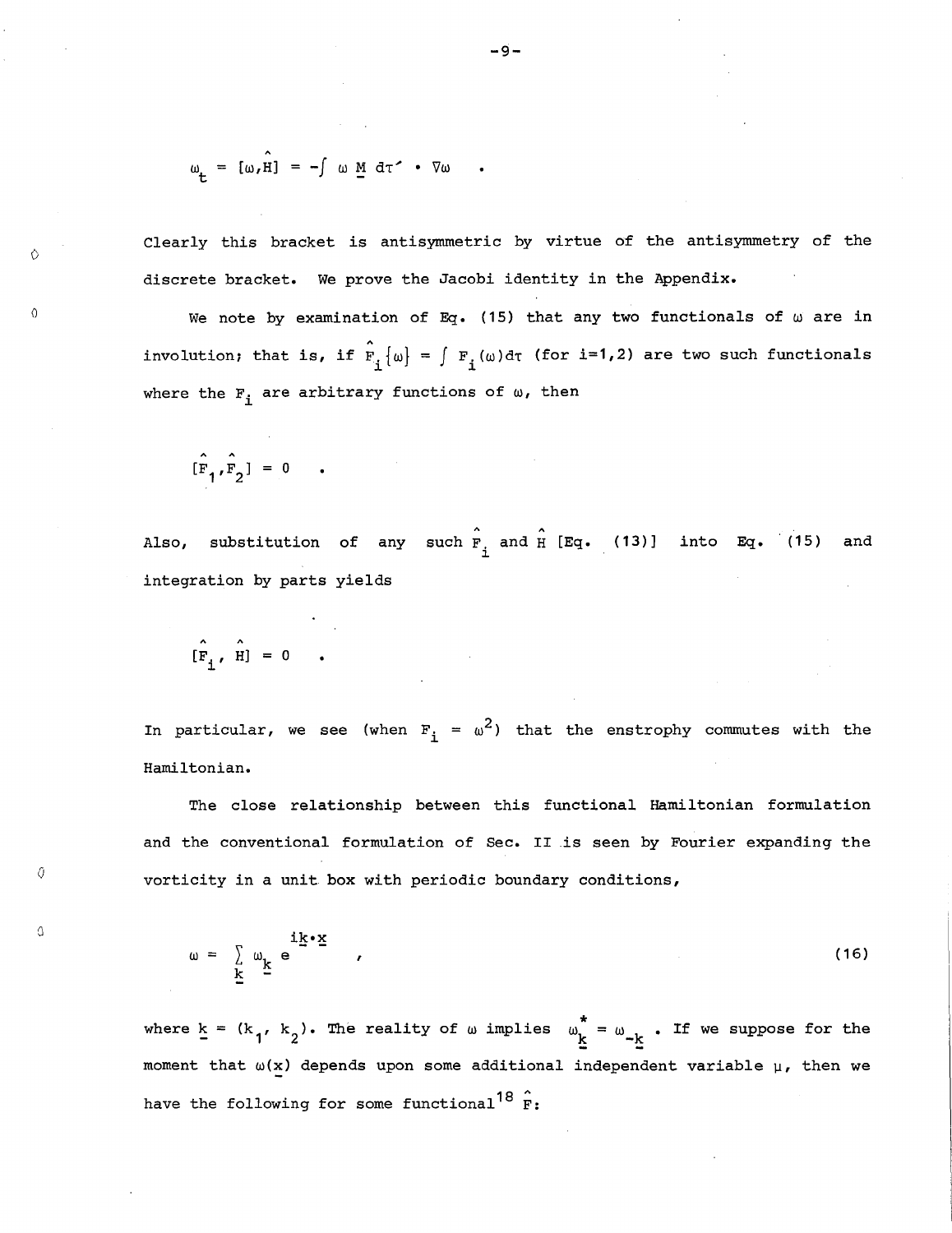$$
\frac{\partial \hat{\mathbf{F}}}{\partial \mu} = \int \frac{\delta \hat{\mathbf{F}}}{\delta \omega} \frac{\partial \omega}{\partial \mu} dx dy \qquad (17)
$$

From this we see for  $\mu = \omega_k$  upon Fourier inversion that

$$
\frac{\delta \hat{\mathbf{F}}}{\delta \omega} = \frac{1}{(2\pi)^2} \sum_{\underline{k}} \frac{\partial \hat{\mathbf{F}}}{\partial \omega_{\underline{k}}} e^{-i\underline{k} \cdot \underline{\mathbf{x}}} ,
$$
 (18)

where the  $\hat{F}$  on the left hand side is treated as a functional of  $\omega$  while the  $\hat{F}$  of the right hand side is to be regarded as a function of the variables  $\omega_{\underline{k}}$  . Substituting Eqs. (16) and (18) into Eq. (15) yields,

$$
[\hat{F}, \hat{G}] = \sum_{\underline{k}, \underline{\ell}} \frac{\omega_{\underline{k} + \underline{\ell}}}{(2\pi)^2} \hat{z} \cdot (\underline{\ell} \times \underline{k}) \frac{\partial \hat{F}}{\partial \omega_{\underline{k}}} \frac{\partial \hat{G}}{\partial \omega_{\underline{\ell}}}
$$

The Hamiltonian becomes

 $\bar{r}$ 

$$
\hat{H} = 2\pi^2 \sum_{\underline{\ell}} \frac{|\omega_{\underline{\ell}}|^2}{\ell^2}
$$

and the equations of motion are

$$
\mathbf{w}_{\underline{k}} = \sum_{\underline{\ell}} \frac{\hat{z} \cdot (\underline{k} \times \underline{\ell})}{\underline{\ell}^2} \omega_{\underline{\ell}} \omega_{\underline{k} - \underline{\ell}} = \sum_{\underline{\ell}} J_{\underline{k}, \underline{\ell}} \frac{\partial \hat{H}}{\partial \omega_{\underline{\ell}}}
$$
 (19)

where  $J_{k, \ell}$ , the cosymplectic form, is

$$
J_{\underline{k},\underline{\ell}} = \frac{\hat{z} \cdot (\underline{\ell} \times \underline{k})}{(2\pi)^2} \omega_{\underline{k} + \underline{\ell}} \qquad .
$$
 (20)

Clearly, Eq. (19) is of the form of the finite degree of freedom equations, Eqs. (6), of Sec. II except here the sum ranges to infinity. The form Eq.

 $-10-$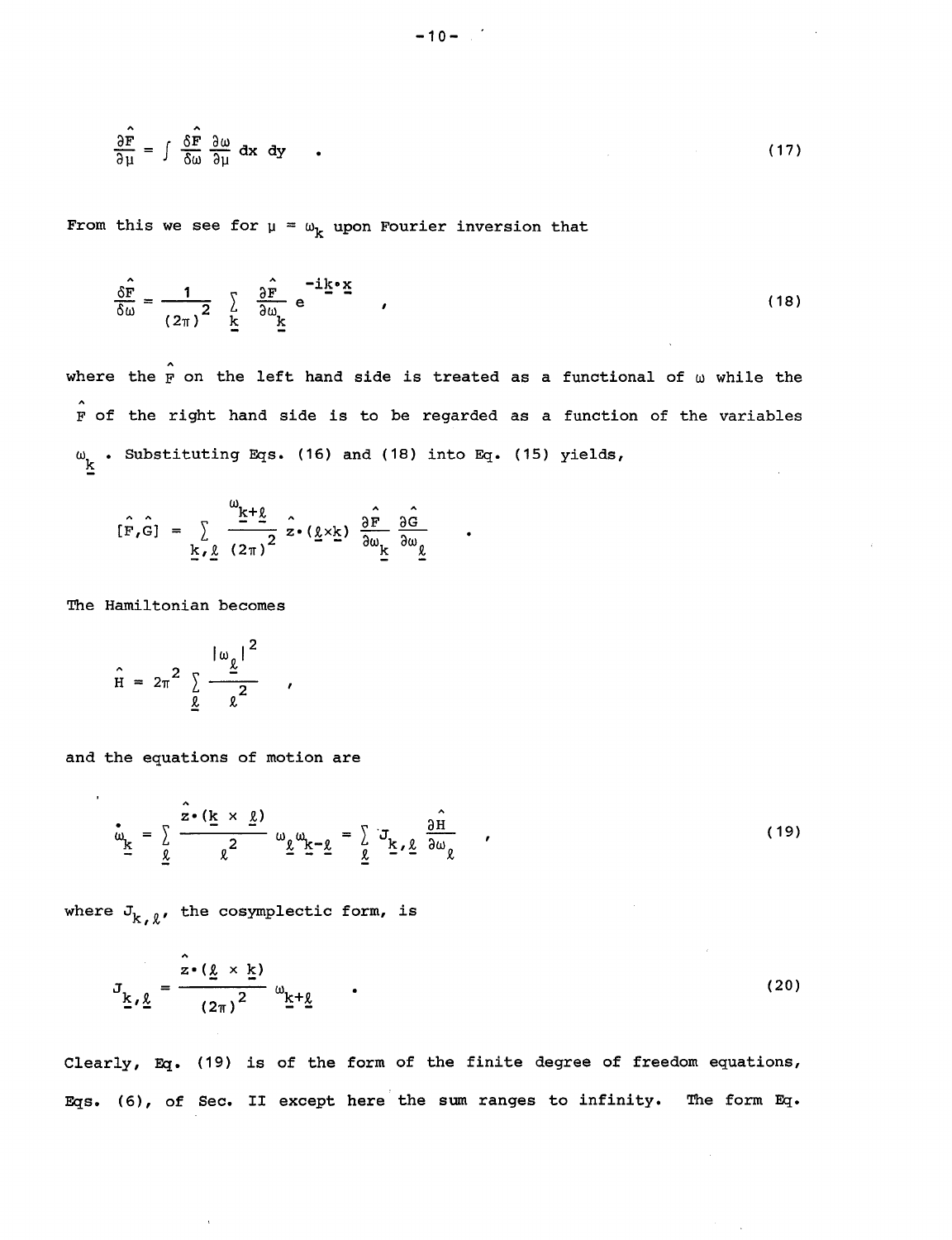(20) is obviously antisymmetric anq it is not difficult to verify Eg. (5).

At first, one might think that a truncation of the  $J_{\underline{k},\underline{\ell}}$  would yield a finite Hamiltonian system which to some accuracy would mimic the original. Unfortunately, the process of truncation destroys the Jacobi identity. One must seek a change of variables which allows truncation. canonical variables are suited for this purpose and in the next section we discuss this.

()

 $\lambda$ 

D

o

#### IV. canonical Descriptions

As was noted in Sec. III, the Poisson bracket for the discrete vortex picture is embedded in that for the field. To see the connection between the two, we expand the vorticity (distributed vorticity) as follows:

$$
\omega(\underline{x}) = \sum_{i} k_{i} \delta(\underline{x} - \underline{x}_{i}) \qquad (21)
$$

where  $\delta(x)$  is the Dirac delta function, the  $k_i$  are constants and  $\omega$  obtains its t dependence through the  $\frac{x}{i}$ . Then using Eq. (17) we obtain the identity

$$
\frac{\partial \hat{F}}{\partial x_{i}} = k_{i} \frac{\partial}{\partial x} \frac{\partial \hat{F}}{\partial \omega} \Big|_{\underline{x} = (x_{i}, y_{i})}
$$
(22)

where the functional  $\hat{r}$  on the left hand side is now to be regarded as a function of the variables  $x_i$  and  $y_i$ . Similarly we obtain the relation for  $\partial F/\partial y$ . Substituting Eqs. (21) and (22) into Eq. (15) yields

$$
[\hat{F}, \hat{G}] = \sum_{j} \frac{1}{k_j} \left( \frac{\partial \hat{F}}{\partial x_j} \frac{\partial \hat{G}}{\partial y_j} - \frac{\partial \hat{F}}{\partial y_j} \frac{\partial \hat{G}}{\partial x_j} \right) \tag{23}
$$

Further, if we substitute Eq. (21) into the Hamiltonian, Eg. (13), we obtain

-11-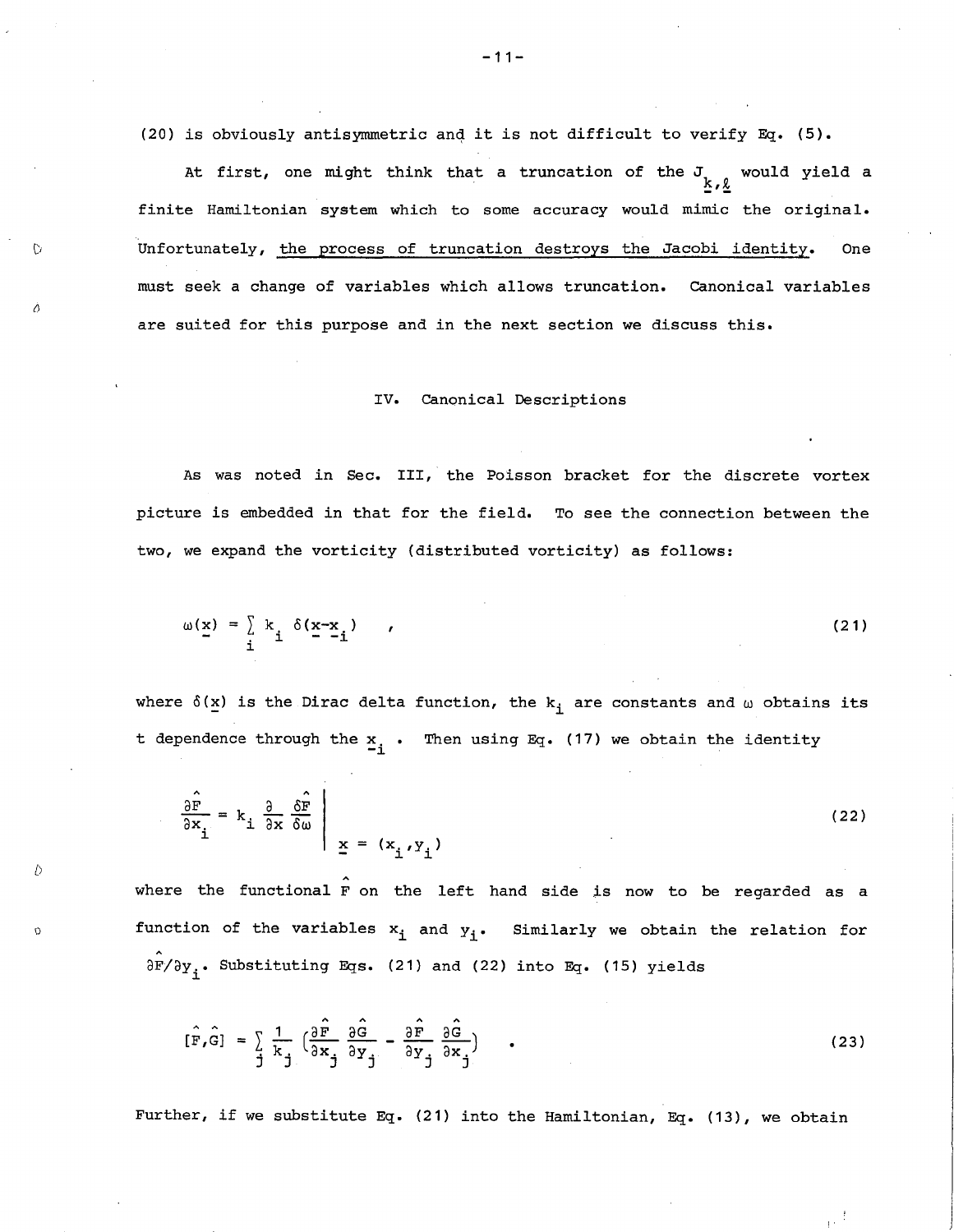$$
\hat{H} = \frac{-1}{4\pi} \sum_{i,j} k_i k_j \ln R_{ij}
$$

Since this is singular along the diagonal  $i=j$ , we remove the self-energy of each vortex and obtain the usual result

$$
\hat{H} = \frac{-1}{2\pi} \sum_{i > j} k_i k_j \ln R_{ij} \qquad (24)
$$

Equations (23) and (24) reproduce the Eqs. (1). Hence, we see that expansion of w in a Fourier-Dirac series is a particular way of discretizing, a way which allows truncation without destroying the Hamiltonian structure. We now discuss another approach.

The cosymplectic form, Eq. (20), suggests by its linearity in  $\omega_{\underline{k}+\underline{\ell}}$ that a quadratic change of variables (i.e.,  $\omega \sim \phi^2$ , where  $\phi$  is the new variable) is needed in order to achieve canonical form. Such a transformation [given by Eq. (31)] removes the nonlinearty present in the Poisson bracket and places it in the Hamiltonian  $[\mathbb{E} q(.30)]$ . Enroute to arriving at this result we introduce a Clebsch potential representation of the vorticity,<sup>21</sup>

$$
\omega = \frac{\partial \psi}{\partial x} \frac{\partial \chi}{\partial y} - \frac{\partial \psi}{\partial y} \frac{\partial \chi}{\partial x} \qquad (25)
$$

This substitution transforms the Poisson bracket, Eq. (15), into canonical form. Clearly, Eq. (25) is not uniquely invertable. We have the local gauge condition that any function  $\bar{\psi}$ , such that  $\bar{\psi}_x \chi_y - \bar{\psi}_y \chi_x = 0$ , can be added to  $\psi$ (and likewise for  $\chi$ ).

The chain rule for functional differentiation yields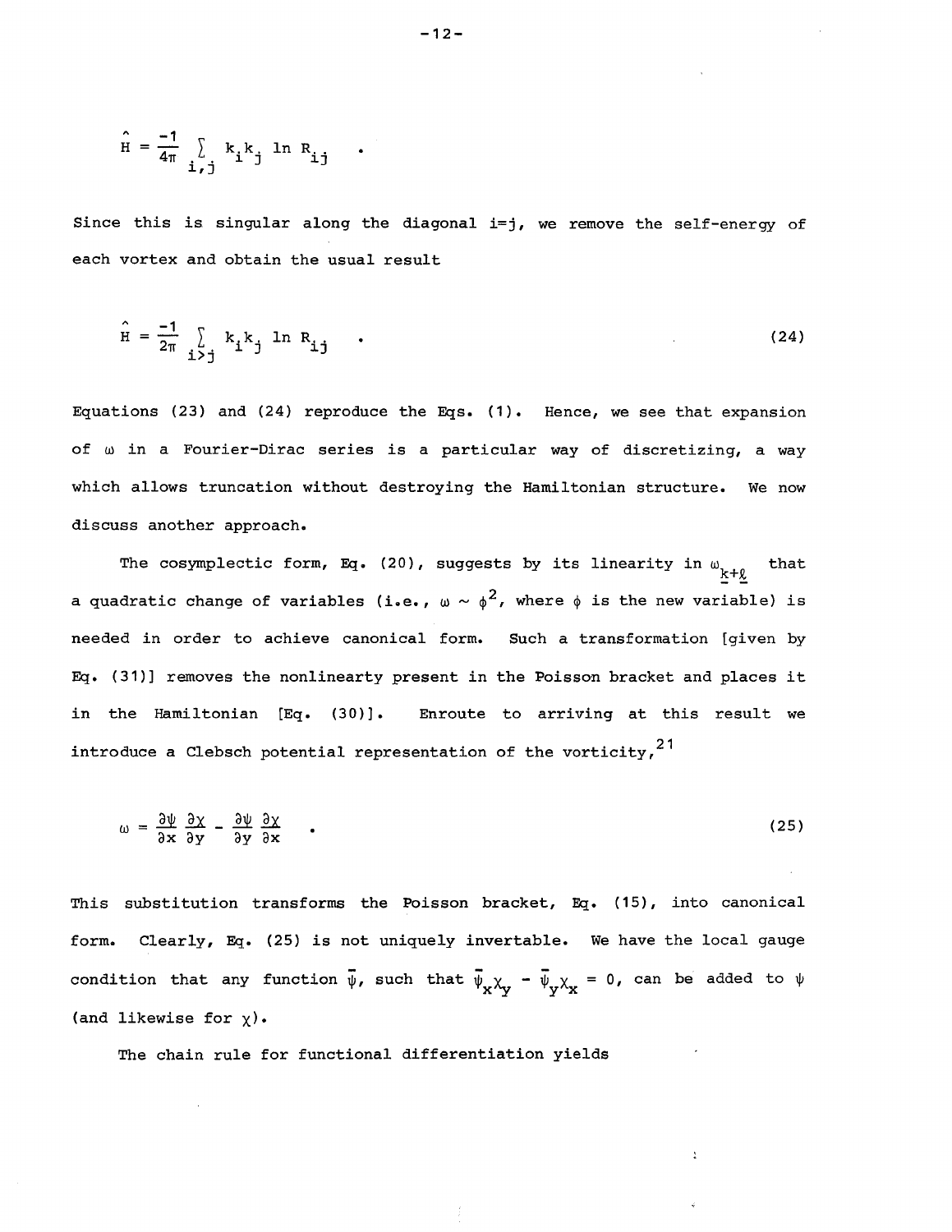$$
\frac{\delta \mathbf{F}}{\delta \psi} = \nabla \cdot \left( \frac{\delta \mathbf{F}}{\delta \omega} \hat{\mathbf{z}} \times \nabla \chi \right)
$$
\n
$$
\frac{\delta \hat{\mathbf{F}}}{\delta \chi} = - \nabla \cdot \left( \frac{\delta \hat{\mathbf{F}}}{\delta \omega} \hat{\mathbf{z}} \times \nabla \psi \right)
$$
\n(26)

where on the left  $\hat{F}$  is now regarded as a functional of  $\psi$  and  $\chi$ . The canonical Poisson bracket for  $\chi$  and  $\psi$  is

$$
[\hat{F}, \hat{G}] = \int \left(\frac{\delta \hat{F}}{\delta \psi} \frac{\delta \hat{G}}{\delta \chi} - \frac{\delta \hat{G}}{\delta \psi} \frac{\delta \hat{F}}{\delta \chi}\right) d\tau
$$

o

D

which upon substitution of Eqs. (26) yields the bracket Eq. (15). Clearly  $\psi$ and  $\chi$  satisfy

$$
\psi = \frac{\hat{\delta H}}{\delta \chi} \qquad ; \qquad \dot{\chi} = -\frac{\hat{\delta H}}{\delta \psi} \qquad . \tag{27}
$$

Upon Fourier transformation Eqs. (27) become

$$
\psi_{\underline{k}} = \frac{1}{(2\pi)^2} \frac{\partial \hat{H}}{\partial \chi_{-\underline{k}}}, \qquad \psi_{\underline{k}} = -\frac{1}{(2\pi)^2} \frac{\partial \hat{H}}{\partial \psi_{-\underline{k}}}, \qquad (28)
$$

We now introduce the field variable  $\phi_k$  as follows:

$$
\psi_{\underline{k}} = \frac{1}{2\pi} \left( \frac{\Phi_{\underline{k}} + \Phi_{-\underline{k}}^*}{\sqrt{2}} \right) \qquad , \qquad \chi_{\underline{k}} = \frac{-i}{2\pi} \left( \frac{\Phi_{\underline{k}} - \Phi_{-\underline{k}}^*}{\sqrt{2}} \right)
$$

(This form maintains the reality condition for  $\psi_{\mathbf k}$  and  $\chi_{\mathbf k}^{\phantom{\dag}}$  ) In terms of these variables Eqs. (28) become

$$
\mathbf{i}\dot{\phi}_{\underline{k}} = \frac{\partial \hat{\mathbf{n}}}{\partial \phi_{\underline{k}}} \qquad \qquad \mathbf{i}\dot{\phi}_{\underline{k}}^* = -\frac{\partial \hat{\mathbf{n}}}{\partial \phi_{\underline{k}}} \qquad (29)
$$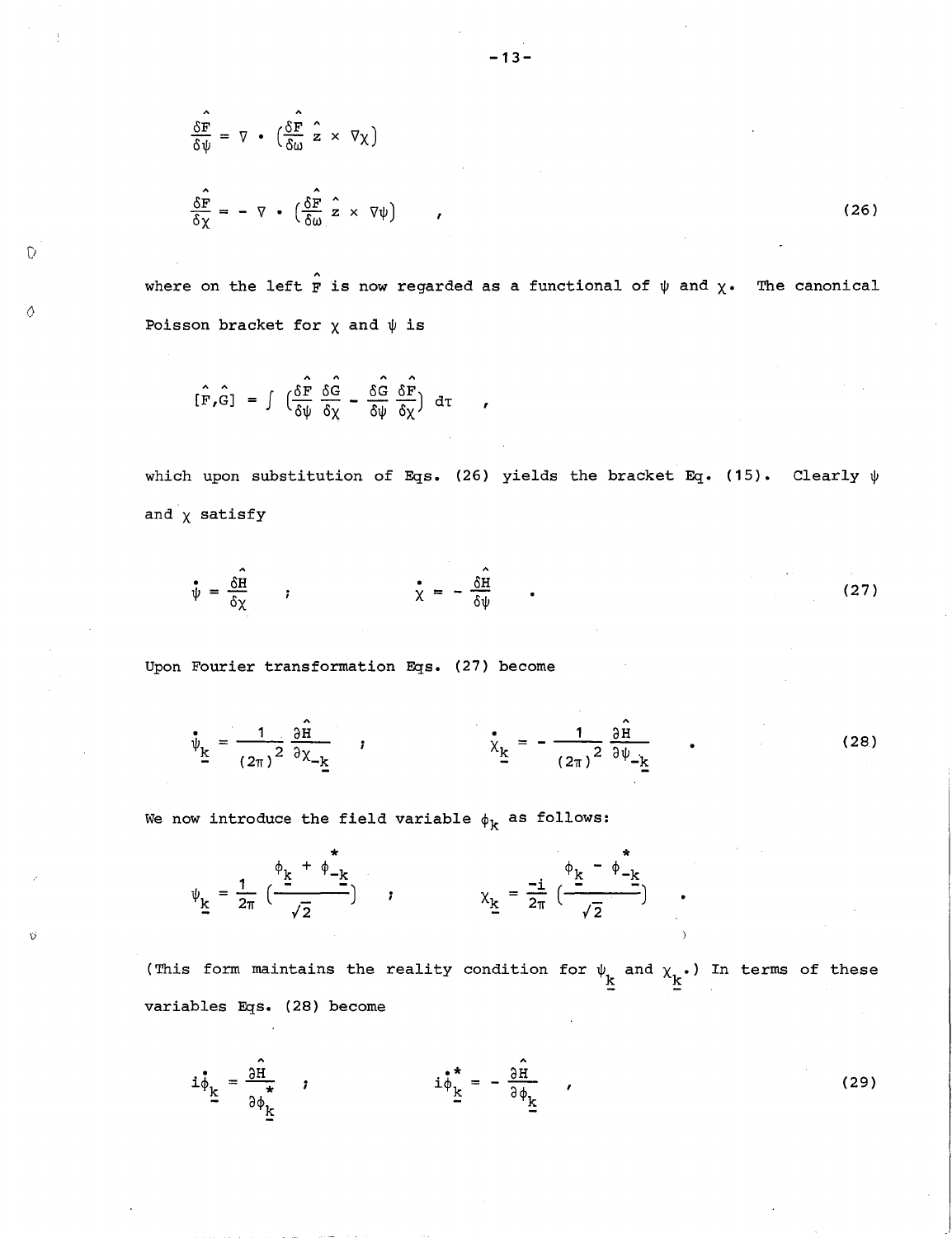and the Hamiltonian has the form

$$
\hat{H} = \sum_{\underline{\ell} + m = s + \underline{t}} S_{\underline{\ell}, m, s, \underline{t}} \phi_{\underline{\ell}} \phi_{m} \phi_{\underline{s}} \phi_{\underline{t}} , \qquad (30)
$$

where the matrix elements S are  $\frac{g}{m}$ ,  $\frac{m}{2}$ ,  $\frac{m}{2}$ 

$$
S_{\underline{\ell}, \underline{m}, \underline{s}, \underline{t}} = \frac{1}{16\pi^2} \left[ \frac{\hat{z} \cdot (\underline{t} \times \underline{\ell}) \ \hat{z} \cdot (\underline{m} \times \underline{s})}{|\underline{\ell} - \underline{t}| |\underline{m} - \underline{s}|} + \frac{\hat{z} \cdot (\underline{s} \times \underline{\ell}) \ \hat{z} \cdot (\underline{m} \times \underline{t})}{|\underline{\ell} - \underline{m}| |\underline{m} - \underline{t}|} \right]
$$

The quadratic transformation mentioned above is

$$
\omega_{\underline{k}} = \sum_{\underline{t} = \underline{k} + \underline{\ell}} \frac{i z \cdot (\underline{t} \times \underline{\ell})}{(2\pi)^2} \phi_{\underline{t}} \phi_{\underline{\ell}}^* \tag{31}
$$

Hence, we see the connection between Clebsch potentials and our bracket. This transformation allows discretization and truncation while not destroying the Hamiltonian structure.

# Acknowledgments

I would like to thank J. M. Greene for his continuing support and encouragement of this work. Also, I would like to thank H. Segur for stimulating my interest in the 2-D fluid equations. I am grateful to C. Oberman, J. B. Taylor, and G. Sandri for many discussions which contributed to this paper. I would like to thank J. E. Marsden for sending me an early copy of Ref. 15.

This work was supported by the U.S. Department of Energy Contract No. DE-AC02-76-CH03073.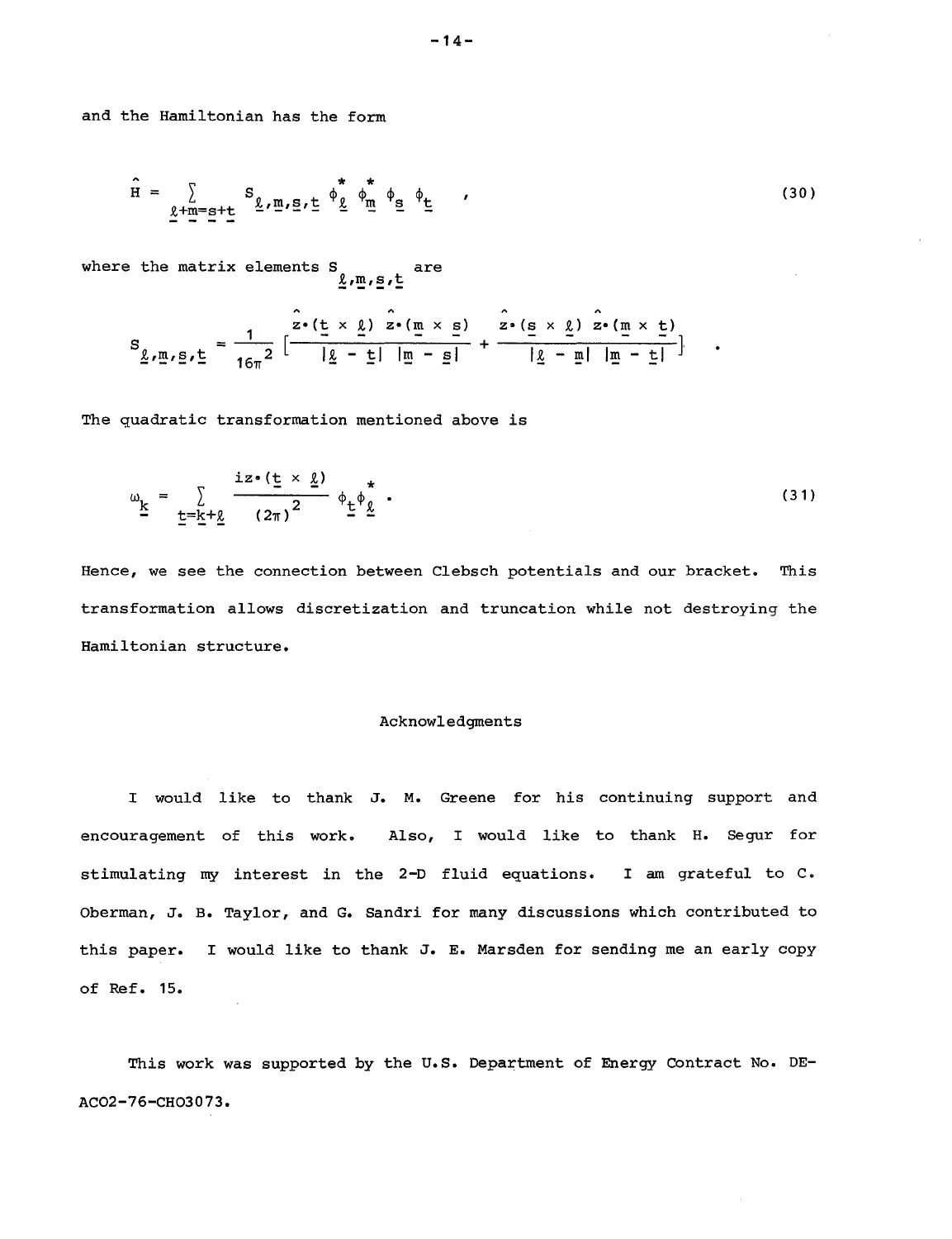# Appendix

Here we generalize the method used by P. Lax<sup>22</sup> for the Gardner bracket, to prove the Jacobi identity for Eq. (15). We suppose  $\hat{\mathbf{r}}\{\mathbf{u}\}\$  is a functional of the variable u. Recall the functional derivative is defined by

$$
\frac{d}{d\varepsilon} \hat{F} \{u + \varepsilon \omega\} \big|_{\varepsilon = 0} = \zeta \frac{\delta F}{\delta u} \big| \omega \rangle
$$

 $\subset$ 

 $\mathbf{C}$ 

We denote  $\hat{G} = \langle \frac{\delta \mathbf{F}}{\delta \mathbf{u}} \mid \omega \rangle$  .  $\hat{G}$  can again be regarded as a functional of  $\mathbf{u}$ . Performing a second variation we obtain

$$
\frac{d}{dn} \hat{G} \{ u + \eta z \} I_{\eta=0} = \langle \frac{\delta^2 \hat{F}}{\delta u^2} z | w \rangle
$$

where the symbol  $\delta^2 \hat{F}/\delta u^2$  is used to denote an operator acting on z. By the equality of mixed partial derivatives this operator is self-adjoint,

$$
\langle \frac{\delta^2 \hat{F}}{\delta u^2} z \mid w \rangle = \langle z \mid \frac{\delta^2 \hat{F}}{\delta u^2} w \rangle
$$

Let us now take the variation of a bracket  $[F,G]$  defined by

$$
[\hat{F}, \hat{G}] = \langle \frac{\delta \hat{F}}{\delta u} | O \frac{\delta \hat{G}}{\delta u} \rangle
$$

where the operator 0 is anti-self-adjoint.

$$
\frac{d}{d\varepsilon} \left[ \hat{F}, \hat{G} \right] \left\{ u + \varepsilon w \right\} \Big|_{\varepsilon=0} = \frac{\delta \left[ \hat{F}, \hat{G} \right]}{\delta u} \Big| w >
$$
\n
$$
= \frac{\delta^2 \hat{F}}{\delta u^2} w \Big| 0 \frac{\delta \hat{G}}{\delta u} > + \frac{\delta \hat{F}}{\delta u} \Big| 0 \frac{\delta^2 \hat{G}}{\delta u^2} w > + \frac{\delta \hat{F}}{\delta u} \Big| \frac{\delta O}{\delta u} \frac{\delta \hat{G}}{\delta u} >
$$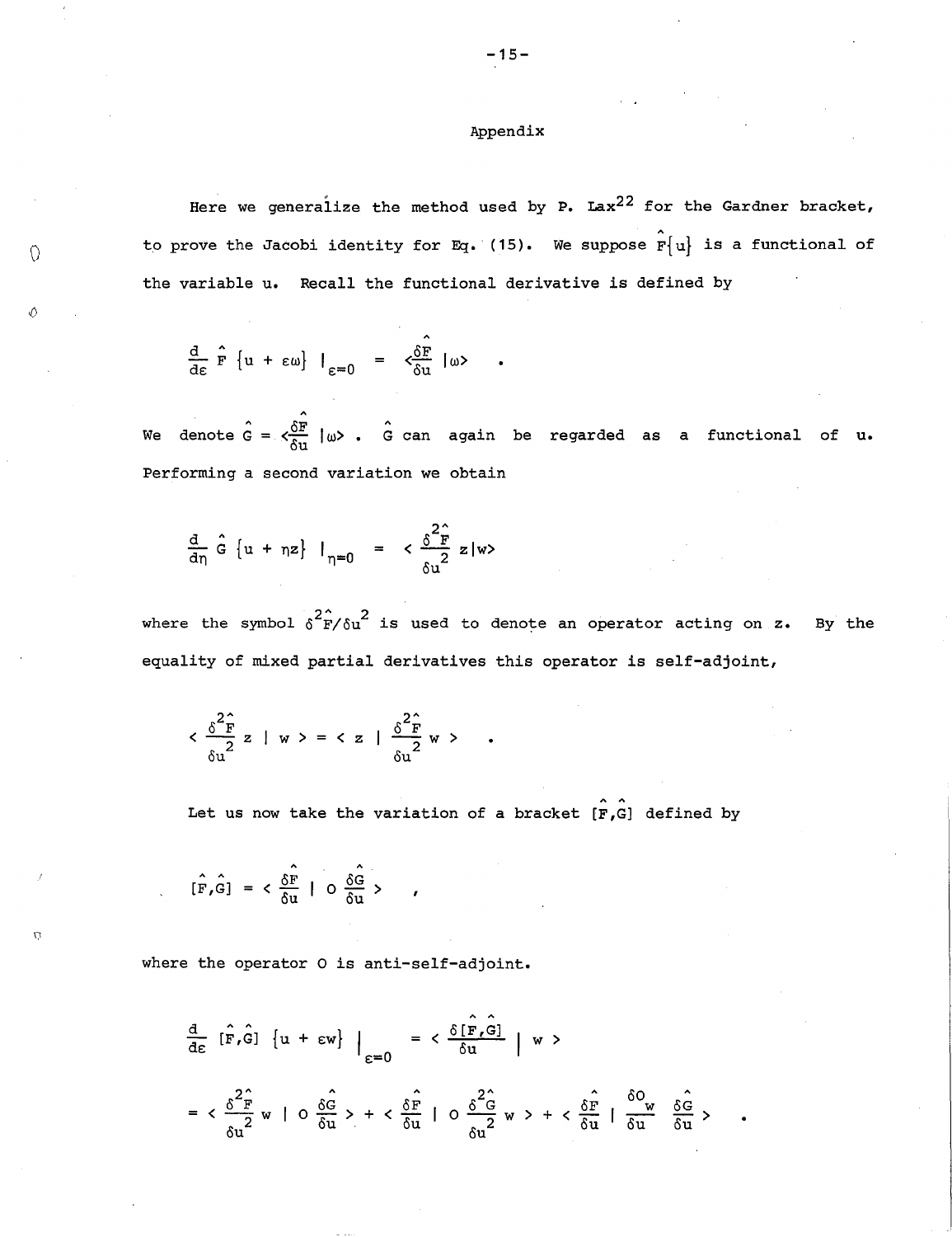In this expression the first two terms are straight forward, the last comes from any dependence the operator O may have upon  $u; i.e.,$ 

$$
\frac{d}{d\varepsilon} \circ (u + \varepsilon w) \Big|_{\varepsilon = 0} \equiv \frac{\delta o_w}{\delta u}
$$

Isolating w we obtain

$$
\frac{\delta[\hat{\mathbf{r}},\hat{\mathbf{G}}]}{\delta \mathbf{u}} = \frac{\delta^2 \hat{\mathbf{r}}}{\delta \mathbf{u}} \cdot \delta \frac{\delta \hat{\mathbf{G}}}{\delta \mathbf{u}} - \frac{\delta^2 \hat{\mathbf{G}}}{\delta \mathbf{u}} \cdot \delta \frac{\delta \hat{\mathbf{r}}}{\delta \mathbf{u}} + \mathbf{T} (\frac{\delta \hat{\mathbf{r}}}{\delta \mathbf{u}} , \frac{\delta \hat{\mathbf{G}}}{\delta \mathbf{u}})
$$
(A-1)

where the operator T comes from removing  $\delta O_{w}/\delta u$  from w. T is antisymmetric in its arguments.

The Jacobi identity is

 $\sim 10^{-1}$ 

$$
S = \langle \frac{\delta \hat{E}}{\delta u} | O \frac{\delta [\hat{F}, G]}{\delta u} \rangle + \langle \frac{\delta \hat{F}}{\delta u} | O \frac{\delta [\hat{G}, \hat{E}]}{\delta u} \rangle + \langle \frac{\delta \hat{G}}{\delta u} | O \frac{\delta [\hat{E}, \hat{F}]}{\delta u} \rangle = 0 \quad . \tag{A-2}
$$

Inserting Eq. (A-1) into (A-2) and using the self-adjointness of  $\frac{\delta^2 \hat{F}}{\delta u}$  and the anti-self-adjointness of 0, we obtain

$$
S = \langle \frac{\delta \hat{E}}{\delta u} | O T (\frac{\delta \hat{F}}{\delta u}, \frac{\delta \hat{G}}{\delta u}) \rangle + \langle \frac{\delta \hat{F}}{\delta u} | O T (\frac{\delta \hat{G}}{\delta u}, \frac{\delta \hat{E}}{\delta u}) \rangle + \langle \frac{\delta G}{\delta u} | O T (\frac{\delta E}{\delta u}, \frac{\delta F}{\delta u}) \rangle = 0
$$
 (A-3)

This equation is the functional equivalent of Eg. (5).

Now consider the bracket, Eg. (15). We obtain

$$
\frac{\delta[\hat{r}, \hat{G}]}{\delta \omega} = \left\{ \begin{array}{c} \hat{\delta \mathbf{F}} \\ \delta \omega \end{array}, \begin{array}{c} \hat{\delta \mathbf{G}} \\ \delta \omega \end{array} \right\} + \text{operator terms,}
$$

 $\sim$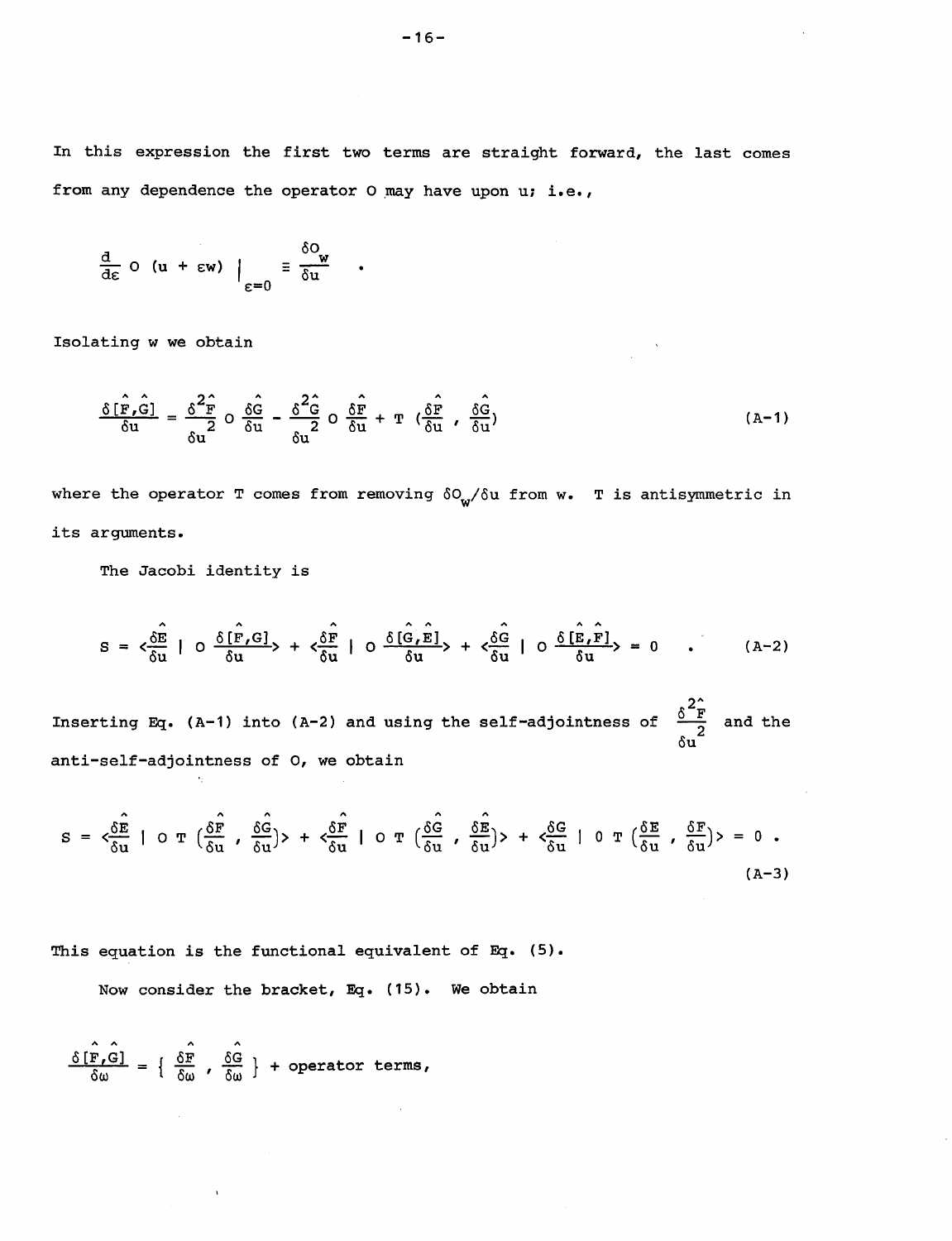where the first term is  $T$  (  $\frac{\delta F}{\delta \omega}$  ,  $\frac{\delta G}{\delta \omega}$  ) and the remaining terms as shown above do not enter Eq. (A-3). Hence,

$$
S = \int \omega \left\{ \frac{\hat{\delta E}}{\delta \omega}, \left\{ \frac{\hat{\delta F}}{\delta \omega}, \frac{\hat{\delta G}}{\delta \omega} \right\} \right\} d\tau + cyc \quad .
$$

{)

 $\Omega$ 

 $\bigcap$ 

Clearly, S vanishes by virtue of the Jacobi identity for the discrete bracket.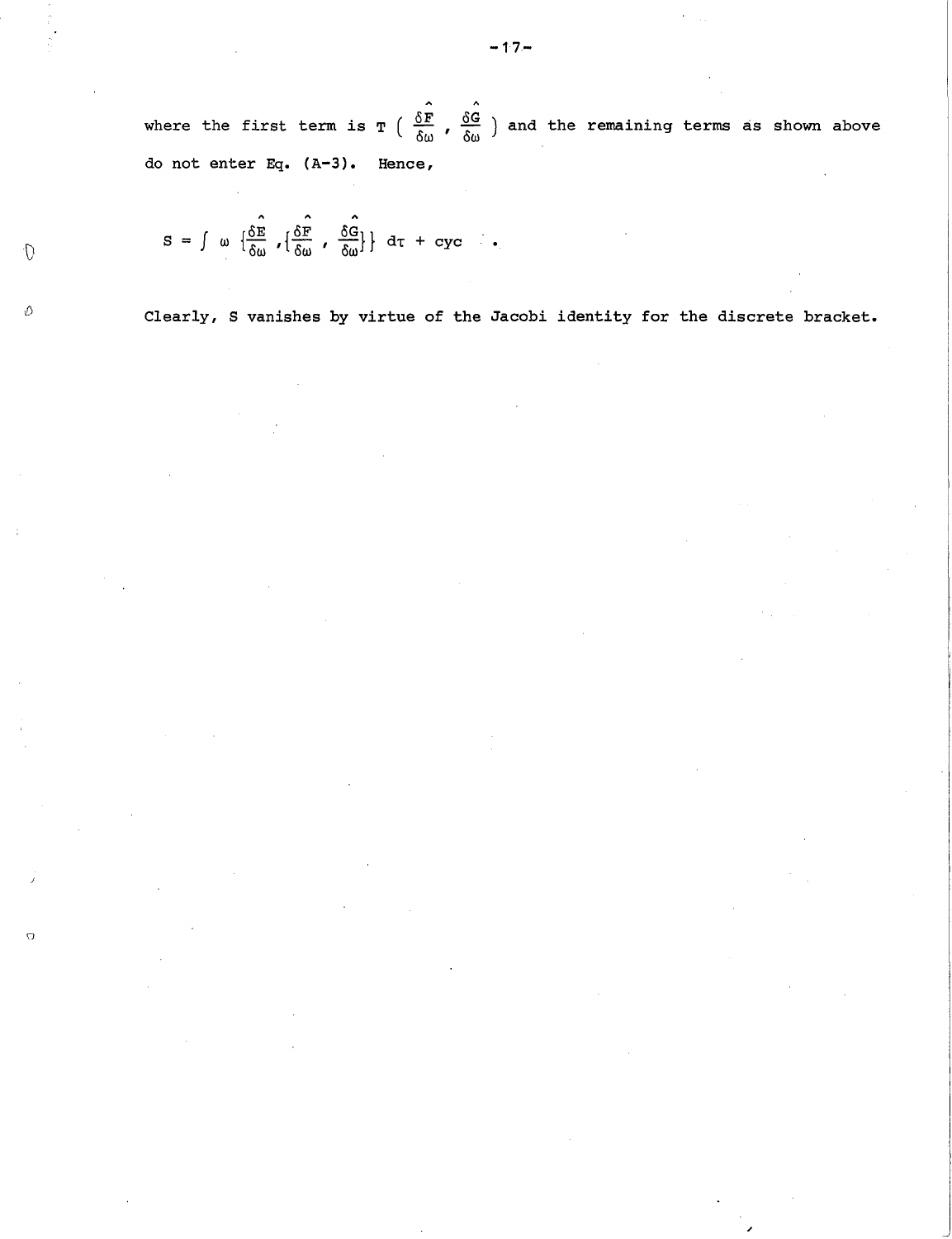#### References

1. J. B. Taylor and B. McNamara, Phys. of Fluids li, 1492 (1971).

2. G. Vahala and D. Montgomery, J. Plasma Physics 6, 425 (1971).

3. P. Rhines, Ann. Rev. Fluid Mech. 11, 401 (1979).

4. P. H. Kraichnan and D. Montgomery, Rep. Prog. Phys. 43, 547 (1980).

5. In Ref. 4 they cite study on discrete vortices as early as 1858 by Helmholtz. More recent references are: C. C. Lin, On the motion of vortices in two dimensions, (University of Toronto Press, Toronto, 1943); L. Onsager, Nuovo Cim. Suppl. 6, 279 (1949).

6. H. Goldstein, Classical Mechanics, (Addison-Wesley, Reading, Mass., 1950). For more rigorous approaches see Refs. 8 and 9.

7. R. Abraham and J. E. Marsden, Foundations of Mechanics, (Benjamin-Cummings, London, 1978).

8. V. I. Arnold, Mathematical Methods of Classical Mechanics, (Springer-Verlag, New York, 1978).

9. R. Littlejohn, J. Math. Phys. 20, 2445 (1979).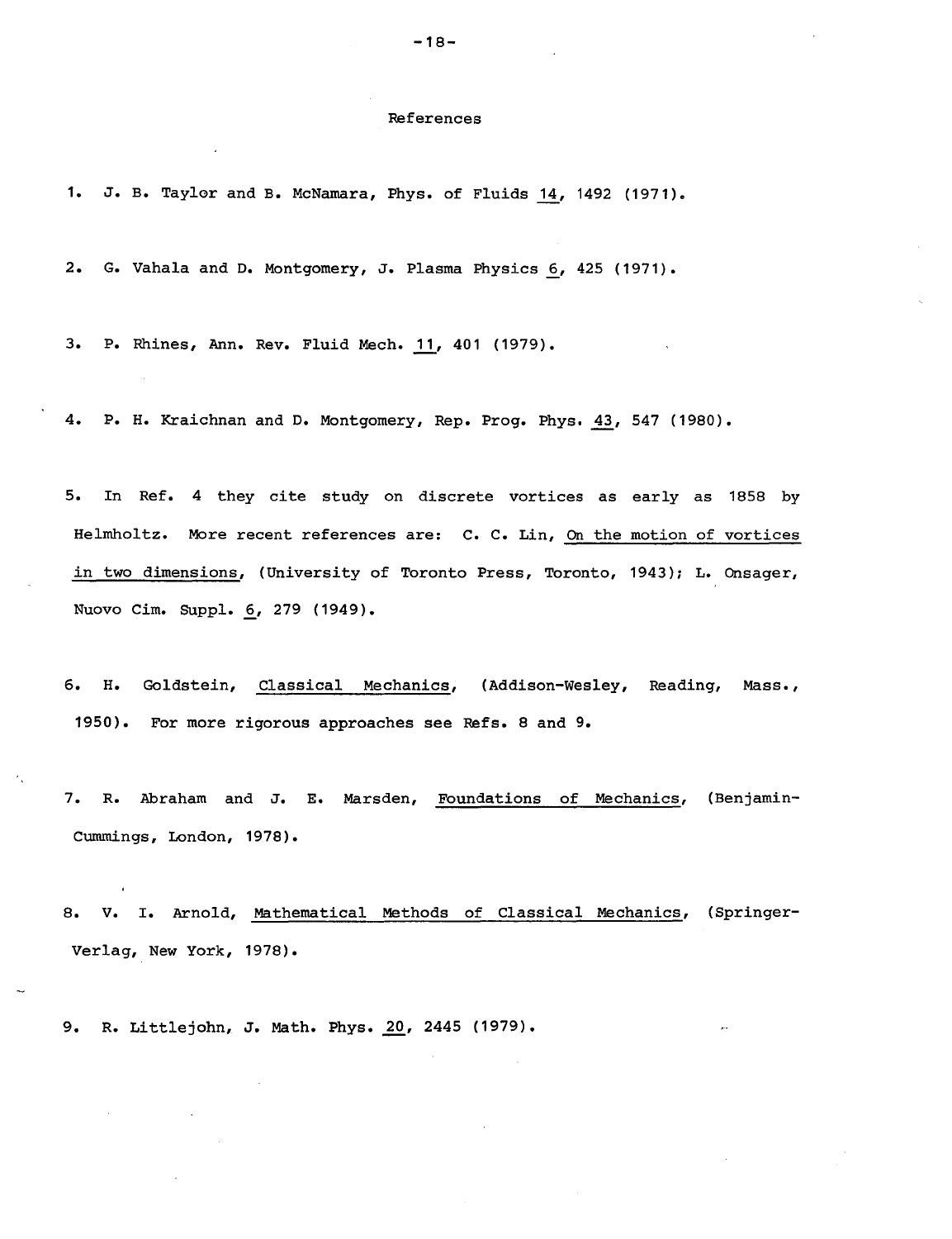10. P. R. Chernoff and J. E. Marsden, Properties of Infinite Dimensional Hamiltonian Systems, Lect. Notes in Math. 425 (Springer-Verlag, Berlin, 1974).

11. Y. I. Manin, J. Sov. Math. J1., 1 (1979).

12. I. M. Gel'fand and I. Y. Dorfman, Func. Anal. Appl. 13, 248 (1979).

13. B. Kuppershmidt, in Lect. Notes in Mathematics 755, 162; Edited by A. Dold and B. Eckmann, (Springer-Verlag, Berlin, 1980).

14. J. E. Marsden, Lect. Notes on Geometric Meths. in Math. Phys., SIAM (1981).

15. J. E. Marsden and A. Weinstein, to be published.

)

 $\cdot$  0

 $\triangle$ 

16. This formula is not unique. Without damage to the forthcoming Hamiltonian structure one may add to v the cross product of z with the gradient of an arbitrary harmonic function.

17. Clearly, this bracket is noncanonical. It appears that the first use of a noncanonical bracket was by C. S. Gardner (Ref. 18) where a bracket for the Korteweg-deVries equation was given. and MHD were obtained in Ref. 19. Recently brackets for an ideal fluid Brackets for the Maxwell-Vlasov and Poisson-Vlasov equations were obtained in Ref. 20. (See Ref. 15 for generalization.) We note that the Poisson bracket given here [Eq. (15)] is precisely that for the one-dimensional Vlasov-Poisson equations if one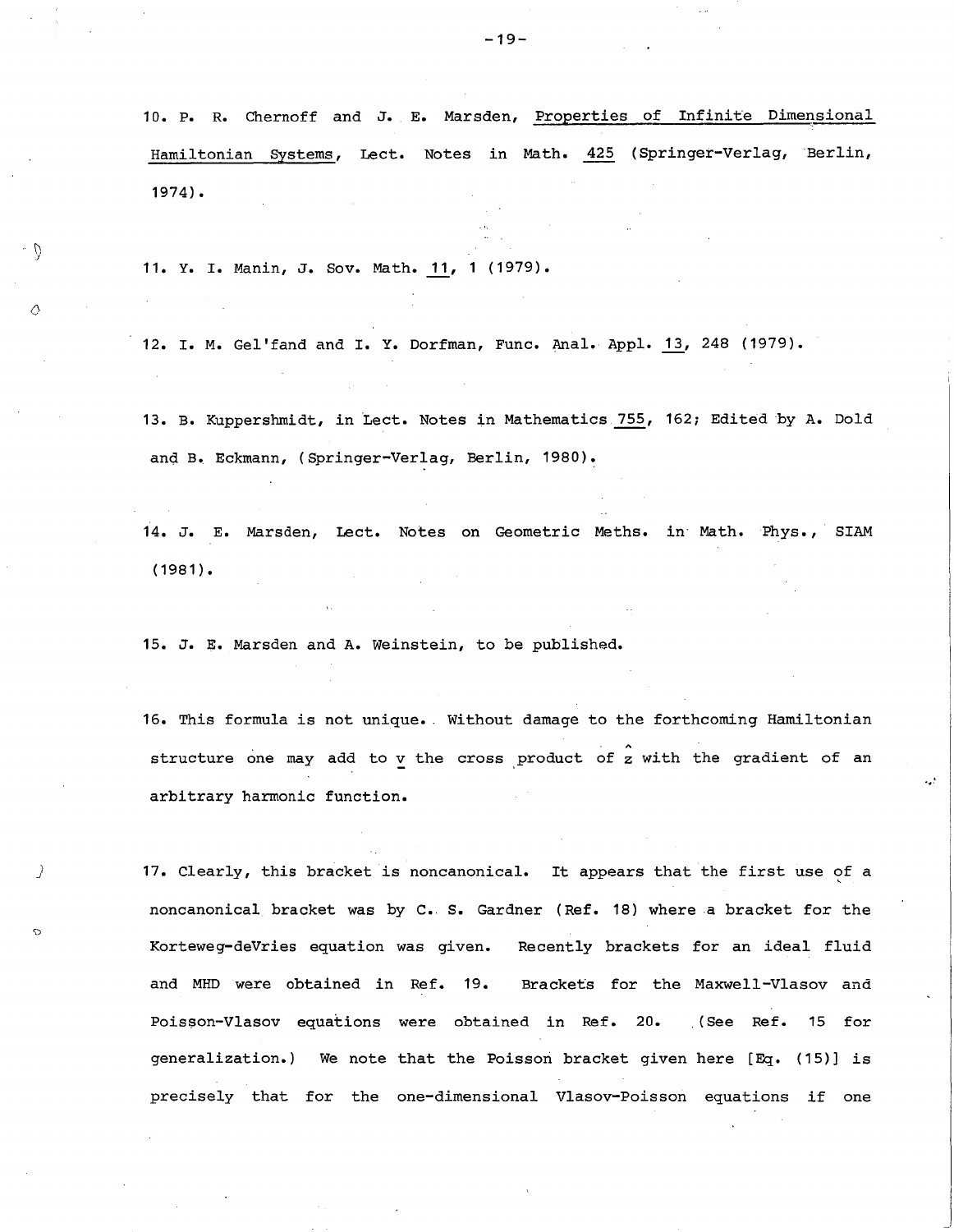replaces the vorticity by the distribution function and the phase space  $(x,y)$ by  $(x,v)$ , although the Hamiltonians are different. This is the subject of, P. J. Morrison, Princeton Plasma Phys. Lab Report #1788 (1981), to be published.

18. C. S. Gardner, J. Math. Phys. 12, 1548 (1971).

19. P. J. Morrison and J. M. Greene, Phys. Rev. Lett. 45, 790 (1980).

20. P. J. Morrison, Phys. Lett. 80A, 383 (1980).

21. A. Clebsch, Crelle, J. Reine Angew. Math. 56, 1 (1859). See H. Lamb. Hydrodynamics, sixth edition, (Cambridge University Press, cambridge, 1932) sec. 167; and J. Serrin, in Handbuch der Physik, ed. by S. Flugge (Springer-Verlag, Berlin, 1959), Vol. 8 p. 169. Also, for three-dimensional compressible hydrodynamics see V. E. zakharov, Sov. Phys. JETP *E.! 927*  (1971). For this case equations analogous to Eqs. (29) are given.

22. P. Lax, Comm. Pure Appl. Math. 28, 141 (1975).